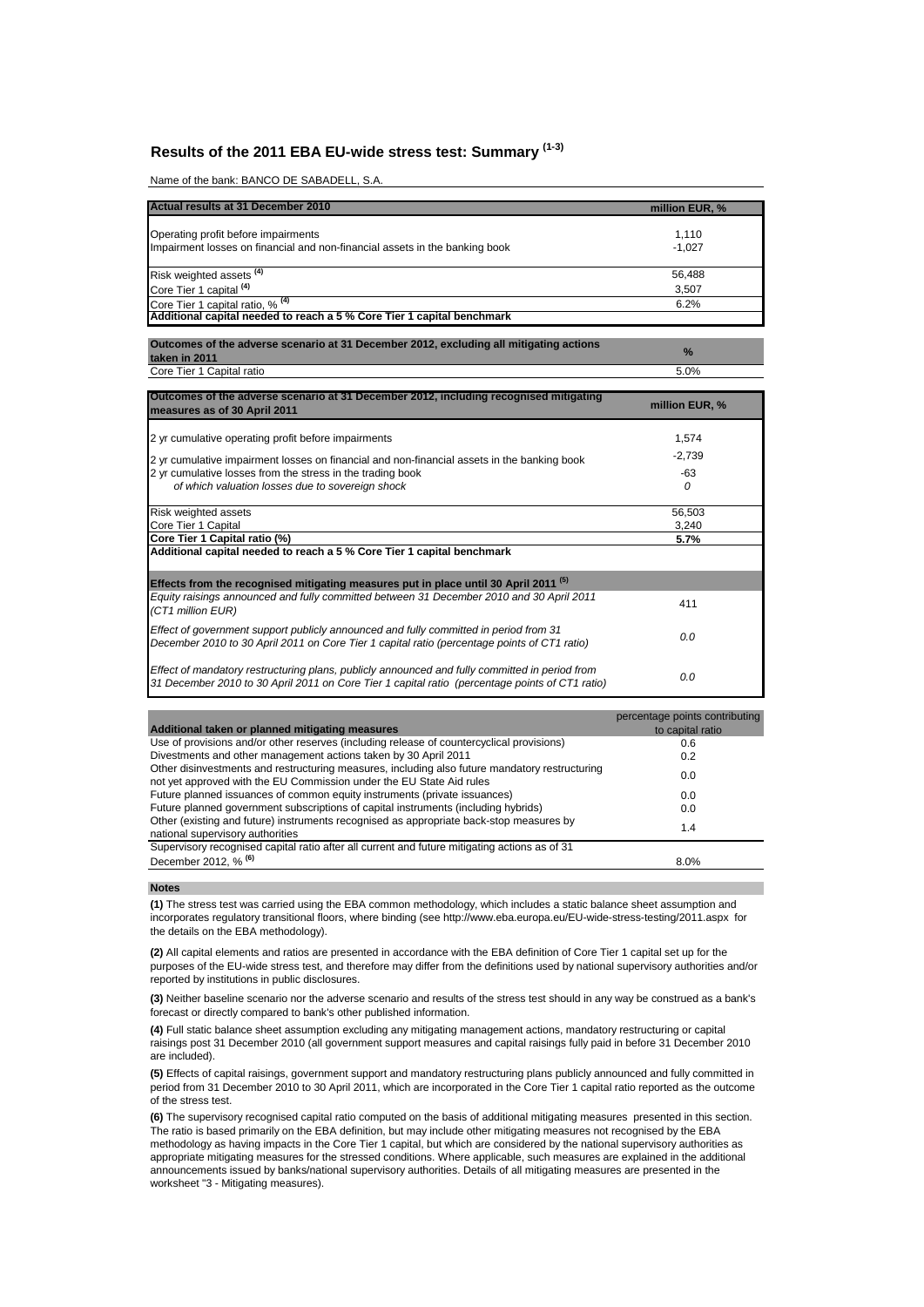# **Results of the 2011 EBA EU-wide stress test: Aggregate information and evolution of capital (1-4)**

## Name of the bank: BANCO DE SABADELL, S.A.

*All in million EUR, or %*

**A**. Results of the stress test based on the **full static balance sheet assumption** without any mitigating actions, mandatory restructuring or capital<br>raisings post 31 December 2010 (all government support measures fully p

|                                                                  |        | <b>Baseline scenario</b> |        | Adverse scenario |        |
|------------------------------------------------------------------|--------|--------------------------|--------|------------------|--------|
| <b>Capital adequacy</b>                                          | 2010   | 2011                     | 2012   | 2011             | 2012   |
| Risk weighted assets (full static balance sheet assumption)      | 56.488 | 56.505                   | 56.518 | 56.503           | 56,503 |
| Common equity according to EBA definition                        | 3.507  | 3.756                    | 3.849  | 3.541            | 2,829  |
| of which ordinary shares subscribed by government                |        |                          |        |                  |        |
| Other existing subscribed government capital (before 31 December |        |                          |        |                  |        |
| 2010)                                                            |        |                          |        |                  |        |
| Core Tier 1 capital (full static balance sheet assumption)       | 3.507  | 3.756                    | 3.849  | 3.541            | 2.829  |
| Core Tier 1 capital ratio (%)                                    | 6.2%   | 6.6%                     | 6.8%   | 6.3%             | 5.0%   |

**B. Results of the stress test recognising capital issuance and mandatory restructuring plans publicly announced and fully committed before 31 December 2010**

|                                                                                                                                            |        | <b>Baseline scenario</b> |        | Adverse scenario |        |  |
|--------------------------------------------------------------------------------------------------------------------------------------------|--------|--------------------------|--------|------------------|--------|--|
| <b>Capital adequacy</b>                                                                                                                    | 2010   | 2011                     | 2012   | 2011             | 2012   |  |
| Risk weighted assets (full static balance sheet assumption)                                                                                | 56.488 | 56,505                   | 56.518 | 56.503           | 56,503 |  |
| Effect of mandatory restructuring plans, publicly announced and                                                                            |        |                          |        |                  |        |  |
| fully committed before 31 December 2010 on RWA (+/-)                                                                                       |        | 0                        |        | 0                |        |  |
| Risk weighted assets after the effects of mandatory restructuring plans<br>publicly announced and fully committed before 31 December 2010  | 56.488 | 56.505                   | 56,518 | 56.503           | 56,503 |  |
| Core Tier 1 Capital (full static balance sheet assumption)                                                                                 | 3.507  | 3.756                    | 3.849  | 3.541            | 2,829  |  |
| Effect of mandatory restructuring plans, publicly announced and<br>fully committed before 31 December 2010 on Core Tier 1 capital<br>(+/-) |        | $\Omega$                 |        | O                |        |  |
| Core Tier 1 capital after the effects of mandatory restructuring plans<br>publicly announced and fully committed before 31 December 2010   | 3.507  | 3.756                    | 3.849  | 3,541            | 2,829  |  |
| Core Tier 1 capital ratio (%)                                                                                                              | 6.2%   | 6.6%                     | 6.8%   | 6.3%             | 5.0%   |  |

### **C. Results of the stress test recognising capital issuance and mandatory restructuring plans publicly announced and fully committed before 30 April 2011**

|                                                                                                                                     | <b>Baseline scenario</b> |                          |               |                  |                                 |
|-------------------------------------------------------------------------------------------------------------------------------------|--------------------------|--------------------------|---------------|------------------|---------------------------------|
| Capital adequacy                                                                                                                    | 2010                     | 2011                     | 2012          | 2011             | <b>Adverse scenario</b><br>2012 |
|                                                                                                                                     |                          |                          |               |                  |                                 |
| Risk weighted assets after the effects of mandatory restructuring plans                                                             |                          |                          |               |                  |                                 |
| publicly announced and fully committed before 31 December 2010                                                                      | 56.488                   | 56,505                   | 56,518        | 56,503           | 56,503                          |
| Effect of mandatory restructuring plans, publicly announced and                                                                     |                          |                          |               |                  |                                 |
| fully committed in period from 31 December 2010 to 30 April 2011                                                                    |                          |                          |               |                  |                                 |
| on RWA $(+/-)$                                                                                                                      |                          | 0                        | 0             | 0                | 0                               |
| Risk weighted assets after the effects of mandatory restructuring plans                                                             |                          |                          |               |                  |                                 |
| publicly announced and fully committed before 30 April 2011                                                                         |                          | 56,505                   | 56,518        | 56,503           | 56,503                          |
| of which RWA in banking book                                                                                                        |                          | 52,251                   | 52,264        | 52,249           | 52,249                          |
| of which RWA in trading book                                                                                                        |                          | 167                      | 167           | 167              | 167                             |
| RWA on securitisation positions (banking and trading book)                                                                          |                          | $\Omega$                 | $\Omega$      | $\Omega$         | $\mathbf 0$                     |
| Total assets after the effects of mandatory restructuring plans publicly                                                            |                          |                          |               |                  |                                 |
| announced and fully committed and equity raised and fully committed by                                                              |                          |                          |               |                  |                                 |
| 30 April 2011                                                                                                                       | 96,703                   | 96,703                   | 96,703        | 96,703           | 96,703                          |
| Core Tier 1 capital after the effects of mandatory restructuring plans                                                              |                          |                          |               |                  |                                 |
| publicly announced and fully committed before 31 December 2010                                                                      | 3,507                    | 3,756                    | 3,849         | 3,541            | 2,829                           |
| Equity raised between 31 December 2010 and 30 April 2011                                                                            |                          | 411                      | 411           | 411              | 411                             |
| Equity raisings fully committed (but not paid in) between 31                                                                        |                          |                          |               |                  |                                 |
| December 2010 and 30 April 2011                                                                                                     |                          | 0                        | 0             | 0                | 0                               |
| Effect of government support publicly announced and fully                                                                           |                          |                          |               |                  |                                 |
| committed in period from 31 December 2010 to 30 April 2011 on                                                                       |                          |                          |               |                  |                                 |
| Core Tier 1 capital (+/-)                                                                                                           |                          | 0                        | 0             | 0                | 0                               |
| Effect of mandatory restructuring plans, publicly announced and                                                                     |                          |                          |               |                  |                                 |
| fully committed in period from 31 December 2010 to 30 April 2011                                                                    |                          |                          |               |                  |                                 |
| on Core Tier 1 capital (+/-)                                                                                                        |                          | 0                        | $\Omega$      | 0                | 0                               |
| Core Tier 1 capital after government support, capital raisings and effects                                                          |                          |                          |               |                  |                                 |
| of restructuring plans fully committed by 30 April 2011<br>Tier 1 capital after government support, capital raisings and effects of |                          | 4,167                    | 4,260         | 3,952            | 3,240                           |
|                                                                                                                                     |                          |                          | 5,978         |                  | 4,957                           |
| restructuring plans fully committed by 30 April 2011<br>Total regulatory capital after government support, capital raisings and     |                          | 5,885                    |               | 5,670            |                                 |
| effects of restructuring plans fully committed by 30 April 2011                                                                     |                          |                          |               |                  |                                 |
| Core Tier 1 capital ratio (%)                                                                                                       | 6.2%                     | 6,474<br>7.4%            | 6,540<br>7.5% | 6,260<br>7.0%    | 5,552<br>5.7%                   |
| Additional capital needed to reach a 5% Core Tier 1 capital                                                                         |                          |                          |               |                  |                                 |
| benchmark                                                                                                                           |                          |                          |               |                  |                                 |
|                                                                                                                                     |                          |                          |               |                  |                                 |
|                                                                                                                                     |                          | <b>Baseline scenario</b> |               |                  | <b>Adverse scenario</b>         |
| <b>Profit and losses</b>                                                                                                            | 2010                     | 2011                     | 2012          | 2011             | 2012                            |
| Net interest income                                                                                                                 | 1,609                    | 1,464                    | 1,310         | 1,402            | 1,171                           |
| Trading income                                                                                                                      | 180                      | 199                      | 199           | 180              | 180                             |
| of which trading losses from stress scenarios                                                                                       |                          | $-12$                    | $-12$         | $-32$            | $-32$                           |
| of which valuation losses due to sovereign shock                                                                                    |                          |                          |               | 0                | 0                               |
| Other operating income (5)                                                                                                          | 89                       | 89                       | 89            | 89               | 89                              |
| Operating profit before impairments                                                                                                 | 1.110                    | 984                      | 830           | 903              | 671                             |
| Impairments on financial and non-financial assets in the banking                                                                    |                          |                          |               |                  |                                 |
| book <sup>(6)</sup>                                                                                                                 | $-1,027$                 | -536                     | -427          | $-1,050$         | $-1,689$                        |
| Operating profit after impairments and other losses from the stress                                                                 | 83                       | 448                      | 403           | $-147$           | $-1,018$                        |
| Other income (5,6)                                                                                                                  |                          | $\Omega$                 | $\Omega$      | $\Omega$         |                                 |
|                                                                                                                                     | 374                      |                          |               |                  | $\mathbf 0$                     |
| Net profit after tax <sup>(7)</sup>                                                                                                 | 386<br>189               | 314<br>157               | 282<br>141    | $-103$<br>$-103$ | $-713$                          |
| of which carried over to capital (retained earnings)<br>of which distributed as dividends                                           | 197                      | 157                      | 141           | 0                | $-713$<br>0                     |
|                                                                                                                                     |                          |                          |               |                  |                                 |

*of which carried over to capital (retained earnings) 189 157 141 -103 -713 of which distributed as dividends 197 157 141 0 0*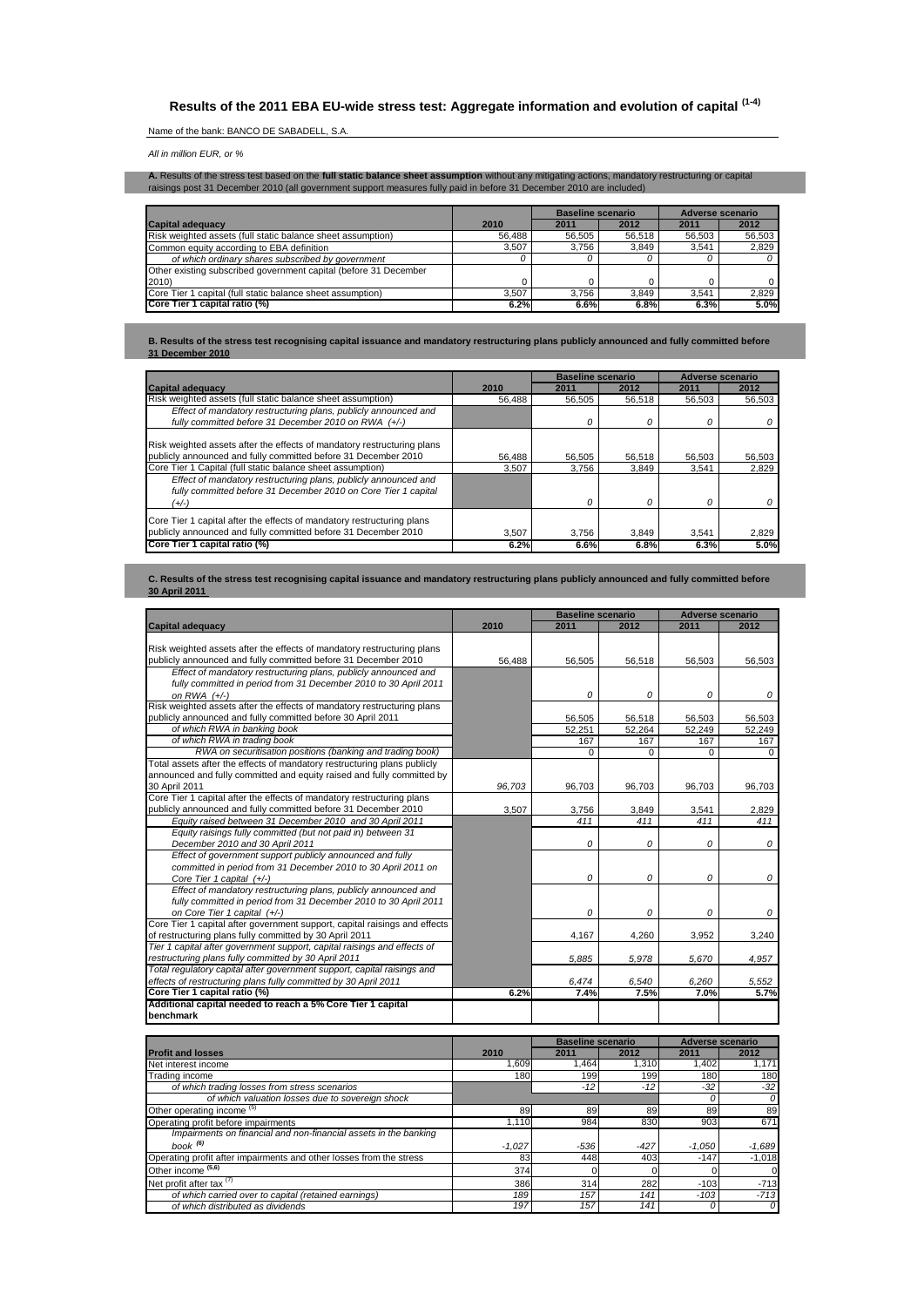|                                                       | <b>Baseline scenario</b> |       |       |       | <b>Adverse scenario</b> |  |  |  |
|-------------------------------------------------------|--------------------------|-------|-------|-------|-------------------------|--|--|--|
| <b>Additional information</b>                         | 2010                     | 2011  | 2012  | 2011  | 2012                    |  |  |  |
| Deferred Tax Assets <sup>(8)</sup>                    | 923                      | 923   | 923   | 923   | 923                     |  |  |  |
| Stock of provisions <sup>(9)</sup>                    | 2,305                    | 2,841 | 3,267 | 3,244 | 4,590                   |  |  |  |
| of which stock of provisions for non-defaulted assets | 645                      | 654   | 664   | 656   | 671                     |  |  |  |
| of which Sovereigns <sup>(10)</sup>                   |                          |       |       |       | 6                       |  |  |  |
| of which Institutions (10)                            |                          | 11    | 21    | 13    | 23                      |  |  |  |
| of which Corporate (excluding Commercial real estate) | 537                      | 537   | 537   | 537   | 537                     |  |  |  |
| of which Retail (excluding Commercial real estate)    | 53                       | 53    | 53    | 53    | 53                      |  |  |  |
| of which Commercial real estate (11)                  | 52                       | 52    | 52    | 52    | 52                      |  |  |  |
| of which stock of provisions for defaulted assets     | 1,660                    | 2,187 | 2,603 | 2,587 | 3,920                   |  |  |  |
| of which Corporate (excluding Commercial real estate) | 1,147                    | 1,581 | 1,885 | 1,881 | 2,903                   |  |  |  |
| of which Retail (excluding commercial real estate)    | 435                      | 528   | 630   | 610   | 887                     |  |  |  |
| of which Commercial real estate                       | 52                       | 53    | 63    | 71    | 104                     |  |  |  |
| Coverage ratio (%) (12)                               |                          |       |       |       |                         |  |  |  |
| Corporate (excluding Commercial real estate)          | 33.0%                    | 31.1% | 30.7% | 34.3% | 36.3%                   |  |  |  |
| Retail (excluding Commercial real estate)             | 35.0%                    | 28.5% | 26.8% | 29.7% | 29.7%                   |  |  |  |
| Commercial real estate                                | 25.9%                    | 17.1% | 16.3% | 20.0% | 19.5%                   |  |  |  |
| Loss rates $(%)$ $(13)$                               |                          |       |       |       |                         |  |  |  |
| Corporate (excluding Commercial real estate)          | 1.1%                     | 1.0%  | 0.7%  | 1.6%  | 2.3%                    |  |  |  |
| Retail (excluding Commercial real estate)             | 0.4%                     | 0.3%  | 0.4%  | 0.6%  | 1.0%                    |  |  |  |
| Commercial real estate                                | 0.5%                     | 0.0%  | 0.2%  | 0.4%  | 0.7%                    |  |  |  |
| Funding cost (bps)                                    | 146                      |       |       | 232   | 324                     |  |  |  |

**D. Other mitigating measures** (see Mitigating measures worksheet for details), million EUR **(14)**

| All effects as compared to regulatory aggregates as reported in Section | <b>Baseline scenario</b> |          | <b>Adverse scenario</b> |        |  |  |
|-------------------------------------------------------------------------|--------------------------|----------|-------------------------|--------|--|--|
|                                                                         | 2011                     | 2012     | 2011                    | 2012   |  |  |
| A) Use of provisions and/or other reserves (including release of        |                          |          |                         |        |  |  |
| countercyclical provisions), capital ratio effect <sup>(6)</sup>        | 311                      | 324      | 316                     | 344    |  |  |
| B) Divestments and other management actions taken by 30 April 2011,     |                          |          |                         |        |  |  |
| RWA effect (+/-)                                                        | $\Omega$                 | $\Omega$ | 0                       | 0      |  |  |
| B1) Divestments and other business decisions taken by 30 April 2011,    |                          |          |                         |        |  |  |
| capital ratio effect (+/-)                                              | 130                      | 130      | 130                     | 130    |  |  |
| C) Other disinvestments and restructuring measures, including also      |                          |          |                         |        |  |  |
| future mandatory restructuring not yet approved with the EU Commission  |                          |          |                         |        |  |  |
| under the EU State Aid rules, RWA effect (+/-)                          | $\Omega$                 | $\Omega$ | $\Omega$                | 0      |  |  |
| C1) Other disinvestments and restructuring measures, including also     |                          |          |                         |        |  |  |
| future mandatory restructuring not yet approved with the EU Commission  |                          |          |                         |        |  |  |
| under the EU State Aid rules, capital ratio effect (+/-)                | $\Omega$                 | $\Omega$ | 0                       | 0      |  |  |
| D) Future planned issuances of common equity instruments (private       |                          |          |                         |        |  |  |
| issuances), capital ratio effect                                        | $\Omega$                 | $\Omega$ | $\Omega$                | 0      |  |  |
| E) Future planned government subscriptions of capital instruments       |                          |          |                         |        |  |  |
| (including hybrids), capital ratio effect                               | $\Omega$                 | $\Omega$ | $\Omega$                | 0      |  |  |
| F) Other (existing and future) instruments recognised as appropriate    |                          |          |                         |        |  |  |
| back-stop measures by national supervisory authorities, RWA effect (+/- |                          |          |                         |        |  |  |
|                                                                         | $\Omega$                 | $\Omega$ | 0                       | 0      |  |  |
| F1) Other (existing and future) instruments recognised as appropriate   |                          |          |                         |        |  |  |
| back-stop measures by national supervisory authorities, capital ratio   |                          |          |                         |        |  |  |
| $effect$ $(+/-)$                                                        | 818                      | 818      | 818                     | 818    |  |  |
| Risk weighted assets after other mitigating measures (B+C+F)            | 56,505                   | 56,518   | 56,503                  | 56,503 |  |  |
| Capital after other mitigating measures (A+B1+C1+D+E+F1)                | 5,426                    | 5,533    | 5,216                   | 4,531  |  |  |
| Supervisory recognised capital ratio (%) <sup>(15)</sup>                | 9.6%                     | 9.8%     | 9.2%                    | 8.0%   |  |  |

### **Notes and definitions**

**(1)** The stress test was carried using the EBA common methodology, which includes a static balance sheet assumption (see http://www.eba.europa.eu/EU-widestress-testing/2011.aspx for the details on the EBA methodology).

**(2)** All capital elements and ratios are presented in accordance with the EBA definition of Core Tier 1 capital set up for the purposes of the EU-wide stress test, and therefore may differ from the definitions used by national supervisory authorities and/or reported by institutions in public disclosures.

**(3)** Neither baseline scenario nor the adverse scenario and results of the stress test should in any way be construed as a bank's forecast or directly compared to bank's other published information.

**(4)** Regulatory transitional floors are applied where binding. RWA for credit risk have been calculated in accordance with the EBA methodology assuming an additional floor imposed at a level of RWA, before regulatory transitional floors, for December 2010 for both IRB and STA portfolios.

**(5)** Banks are required to provide explanations of what "Other operating income" and "Other income" constitutes for.

Composition of "Other operating income" and "Other income": Other operating income includes mainly equity method. Other income: includes capital<br>gains (net of losses) from disposal of tangible assets, mainly from the sale **equity transaction.**

**(6)** If under the national legislation, the release of countercyclical provisions and/or other similar reserves is allowed, this figure for 2010 could be included either in rows "Impairments on financial assets in the banking book" or "Other income" for 2010, whereas under the EU-wide stress test methodology such release for 2011-2012 should be reported in Section D as other mitigating measures.

**(7)** Net profit includes profit attributable to minority interests.

**(8)** Deferred tax assets as referred to in paragraph 69 of BCBS publication dated December 2010 : "Basel 3 – a global regulatory framework for more resilient banks and banking systems".

**(9)** Stock of provisions includes collective and specific provisions as well as countercyclical provisions, in the jurisdictions, where required by the national legislation.

**(10)** Provisions for non-defaulted exposures to sovereigns and financial institutions have been computed taking into account benchmark risk parameters (PDs and LGDs) provided by the EBA and referring to external credit ratings and assuming hypothetical scenario of rating agency downgrades of sovereigns.

**(11)** For definition of commercial real estate please refer to footnote (5) in the worksheet "4 - EADs".

**(12)** Coverage ratio = stock of provisions on defaulted assets / stock of defaulted assets expressed in EAD for the specific portfolio.

**(13)** Loss rate = total impairment flow (specific and collective impairment flow) for a year / total EAD for the specific portfolio (including defaulted and non-defaulted assets but excluding securitisation and counterparty credit risk exposures).

### **(14)** All elements are be reported net of tax effects.

**(15)** The supervisory recognised capital ratio computed on the basis of additional mitigating measures presented in this section. The ratio is based primarily on the EBA definition, but may include other mitigating measures not recognised by the EBA methodology as having impacts in the Core Tier 1 capital, but which are considered by the national supervisory authorities as appropriate mitigating measures for the stressed conditions. Where applicable, such measures are explained in the additional announcements issued by banks/national supervisory authorities. Details of all mitigating measures are presented in the worksheet "3 - Mitigating measures).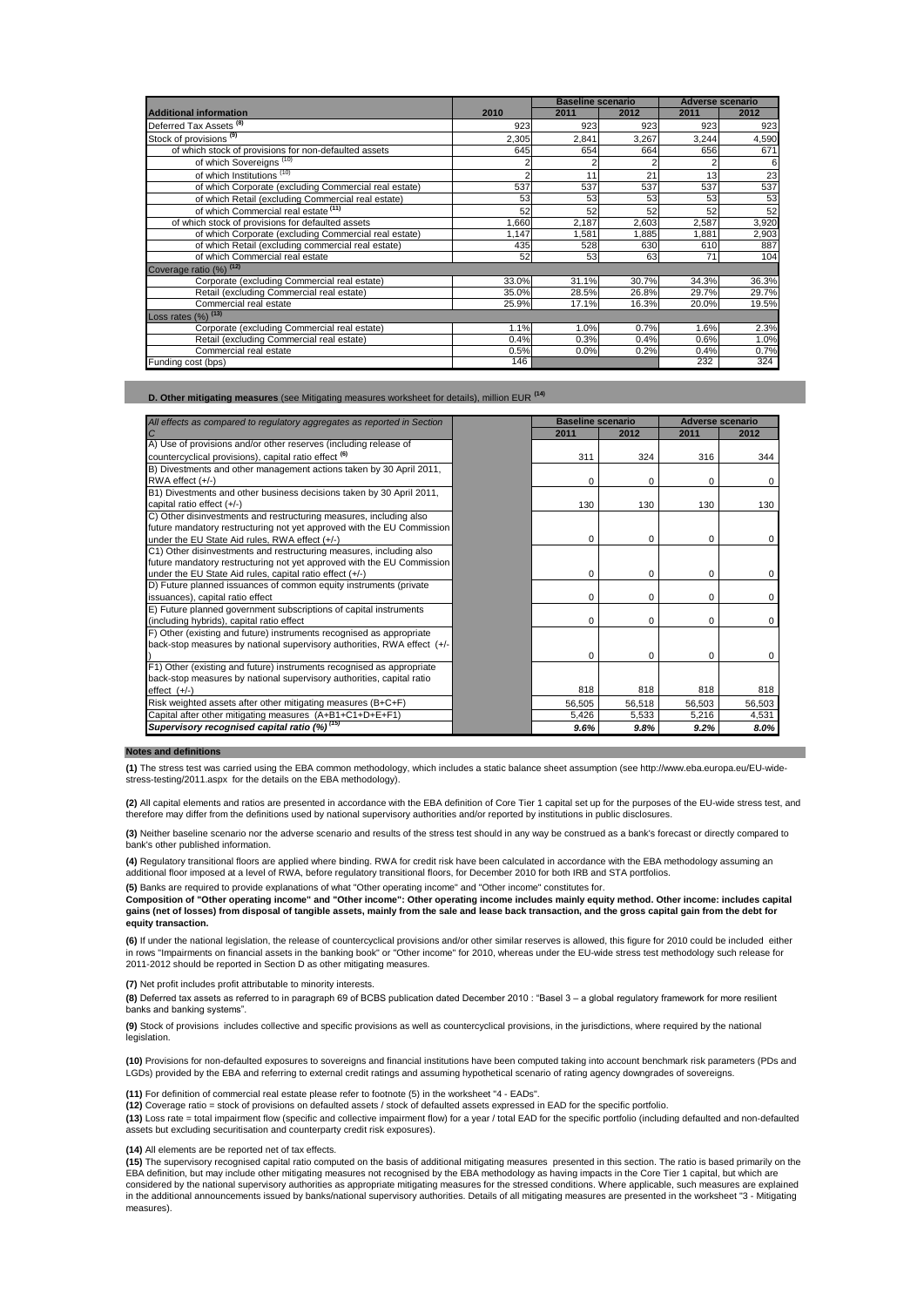# **Results of the 2011 EBA EU-wide stress test: Composition of capital as of 31 December 2010**

Name of the bank: BANCO DE SABADELL, S.A.

| <b>Million EUR</b><br>% RWA<br>COREP CA 1.1 - hybrid instruments and government support measures other than<br>6.9%<br>3,907<br>ordinary shares<br>COREP CA 1.1.1 + COREP line 1.1.2.1<br>Of which: (+) eligible capital and reserves<br>9.0%<br>5,101<br>Of which: (-) intangibles assets (including goodwill)<br>$-1.9%$<br>Net amount included in T1 own funds (COREP line 1.1.5.1)<br>$-1.047$<br>Of which: (-/+) adjustment to valuation differences in other AFS assets (1)<br>0.5%<br>304<br>Prudential filters for regulatory capital (COREP line 1.1.2.6.06)<br>$-0.7%$<br>$-400$<br>COREP CA 1.3.T1* (negative amount)<br>Total of items as defined by Article 57 (I), (m), (n) (o) and (p) of Directive 2006/48/EC<br>Of which: (-) deductions of participations and subordinated claims<br>$-0.5%$<br>and deducted from original own funds (COREP lines from 1.3.1 to 1.3.5 included in line<br>$-263$<br>$1.3.T1*)$<br>COREP line 1.3.7 included in line 1.3.T1*<br>0.0%<br>Of which: (-) securitisation exposures not included in RWA<br>As defined by Article 57 (q) of Directive 2006/48/EC (COREP line 1.3.8 included in<br>$-0.2%$<br>Of which: (-) IRB provision shortfall and IRB equity expected loss amounts (before tax)<br>$-137$<br>$1.3.T1*$<br>6.2%<br>3.507<br>Of which: ordinary shares subscribed by government<br>0.0%<br>Paid up ordinary shares subscribed by government<br>0.0%<br>ΩI<br>Common equity + Existing government support measures included in T1 other than<br>6.2%<br>E) Core Tier 1 including existing government support measures (C+D)<br>3,507<br>ordinary shares<br>Core tier 1 including government support measures - (RWA*5%)<br>1.2%<br>Difference from benchmark capital threshold (CT1 5%)<br>683<br>Net amount included in T1 own funds (COREP line 1.1.4.1a + COREP lines from<br>1.1.2.2***01 to 1.1.2.2***05 + COREP line 1.1.5.2a (negative amount)) not subscribed<br>3.2%<br>1,823<br>by government<br>COREP CA 1.4 = COREP CA 1.1 + COREP CA 1.3.T1* (negative amount)<br>$9.4\%$<br>5.330<br>Tier 2 Capital (Total additional own funds for general solvency purposes)<br>947<br>COREP CA 1.5<br>1.7%<br>Tier 3 Capital (Total additional own funds specific to cover market risks)<br>COREP CA 1.6<br>0.0%<br><b>COREP CA1</b><br>11.1%<br>6,277<br><b>Memorandum items</b><br>Amount of holdings, participations and subordinated claims in credit, financial and insurance<br>Total of items as defined by Article 57 (I), (m), (n) (o) and (p) of Directive 2006/48/EC<br>institutions not deducted for the computation of core tier 1 but deducted for the computation of<br>0.0%<br>not deducted for the computation of original own funds<br>total own funds<br>Amount of securitisation exposures not included in RWA and not deducted for the computation of<br>Total of items as defined by Article 57 (r) of Directive 2006/48/EC not deducted for the<br>0.0%<br>core tier 1 but deducted for the computation of total own funds<br>computation of original own funds<br>As referred to in paragraph 69 of BCBS publication dated December 2010 : "Basel 3 -<br>923<br>1.6%<br>Deferred tax assets <sup>(2)</sup><br>a global regulatory framework for more resilient banks and banking systems"<br>Gross amount of minority interests as defined by Article 65 1. (a) of Directive<br>Minority interests (excluding hybrid instruments) <sup>(2)</sup><br>0.1%<br>39<br>2006/48/EC<br>COREP line 1.1.2.6<br>$-22$<br>0.0% | <b>Situation at December 2010</b>                                                     | December 2010 | <b>References to COREP reporting</b> |  |  |  |
|-----------------------------------------------------------------------------------------------------------------------------------------------------------------------------------------------------------------------------------------------------------------------------------------------------------------------------------------------------------------------------------------------------------------------------------------------------------------------------------------------------------------------------------------------------------------------------------------------------------------------------------------------------------------------------------------------------------------------------------------------------------------------------------------------------------------------------------------------------------------------------------------------------------------------------------------------------------------------------------------------------------------------------------------------------------------------------------------------------------------------------------------------------------------------------------------------------------------------------------------------------------------------------------------------------------------------------------------------------------------------------------------------------------------------------------------------------------------------------------------------------------------------------------------------------------------------------------------------------------------------------------------------------------------------------------------------------------------------------------------------------------------------------------------------------------------------------------------------------------------------------------------------------------------------------------------------------------------------------------------------------------------------------------------------------------------------------------------------------------------------------------------------------------------------------------------------------------------------------------------------------------------------------------------------------------------------------------------------------------------------------------------------------------------------------------------------------------------------------------------------------------------------------------------------------------------------------------------------------------------------------------------------------------------------------------------------------------------------------------------------------------------------------------------------------------------------------------------------------------------------------------------------------------------------------------------------------------------------------------------------------------------------------------------------------------------------------------------------------------------------------------------------------------------------------------------------------------------------------------------------------------------------------------------------------------------------------------------------------------------------------------------------------------------------------------------------------------------------------------------------------------|---------------------------------------------------------------------------------------|---------------|--------------------------------------|--|--|--|
|                                                                                                                                                                                                                                                                                                                                                                                                                                                                                                                                                                                                                                                                                                                                                                                                                                                                                                                                                                                                                                                                                                                                                                                                                                                                                                                                                                                                                                                                                                                                                                                                                                                                                                                                                                                                                                                                                                                                                                                                                                                                                                                                                                                                                                                                                                                                                                                                                                                                                                                                                                                                                                                                                                                                                                                                                                                                                                                                                                                                                                                                                                                                                                                                                                                                                                                                                                                                                                                                                                           |                                                                                       |               |                                      |  |  |  |
|                                                                                                                                                                                                                                                                                                                                                                                                                                                                                                                                                                                                                                                                                                                                                                                                                                                                                                                                                                                                                                                                                                                                                                                                                                                                                                                                                                                                                                                                                                                                                                                                                                                                                                                                                                                                                                                                                                                                                                                                                                                                                                                                                                                                                                                                                                                                                                                                                                                                                                                                                                                                                                                                                                                                                                                                                                                                                                                                                                                                                                                                                                                                                                                                                                                                                                                                                                                                                                                                                                           | A) Common equity before deductions (Original own funds without hybrid instruments and |               |                                      |  |  |  |
|                                                                                                                                                                                                                                                                                                                                                                                                                                                                                                                                                                                                                                                                                                                                                                                                                                                                                                                                                                                                                                                                                                                                                                                                                                                                                                                                                                                                                                                                                                                                                                                                                                                                                                                                                                                                                                                                                                                                                                                                                                                                                                                                                                                                                                                                                                                                                                                                                                                                                                                                                                                                                                                                                                                                                                                                                                                                                                                                                                                                                                                                                                                                                                                                                                                                                                                                                                                                                                                                                                           | government support measures other than ordinary shares) (+)                           |               |                                      |  |  |  |
|                                                                                                                                                                                                                                                                                                                                                                                                                                                                                                                                                                                                                                                                                                                                                                                                                                                                                                                                                                                                                                                                                                                                                                                                                                                                                                                                                                                                                                                                                                                                                                                                                                                                                                                                                                                                                                                                                                                                                                                                                                                                                                                                                                                                                                                                                                                                                                                                                                                                                                                                                                                                                                                                                                                                                                                                                                                                                                                                                                                                                                                                                                                                                                                                                                                                                                                                                                                                                                                                                                           |                                                                                       |               |                                      |  |  |  |
|                                                                                                                                                                                                                                                                                                                                                                                                                                                                                                                                                                                                                                                                                                                                                                                                                                                                                                                                                                                                                                                                                                                                                                                                                                                                                                                                                                                                                                                                                                                                                                                                                                                                                                                                                                                                                                                                                                                                                                                                                                                                                                                                                                                                                                                                                                                                                                                                                                                                                                                                                                                                                                                                                                                                                                                                                                                                                                                                                                                                                                                                                                                                                                                                                                                                                                                                                                                                                                                                                                           |                                                                                       |               |                                      |  |  |  |
|                                                                                                                                                                                                                                                                                                                                                                                                                                                                                                                                                                                                                                                                                                                                                                                                                                                                                                                                                                                                                                                                                                                                                                                                                                                                                                                                                                                                                                                                                                                                                                                                                                                                                                                                                                                                                                                                                                                                                                                                                                                                                                                                                                                                                                                                                                                                                                                                                                                                                                                                                                                                                                                                                                                                                                                                                                                                                                                                                                                                                                                                                                                                                                                                                                                                                                                                                                                                                                                                                                           |                                                                                       |               |                                      |  |  |  |
|                                                                                                                                                                                                                                                                                                                                                                                                                                                                                                                                                                                                                                                                                                                                                                                                                                                                                                                                                                                                                                                                                                                                                                                                                                                                                                                                                                                                                                                                                                                                                                                                                                                                                                                                                                                                                                                                                                                                                                                                                                                                                                                                                                                                                                                                                                                                                                                                                                                                                                                                                                                                                                                                                                                                                                                                                                                                                                                                                                                                                                                                                                                                                                                                                                                                                                                                                                                                                                                                                                           | B) Deductions from common equity (Elements deducted from original own funds) (-)      |               |                                      |  |  |  |
|                                                                                                                                                                                                                                                                                                                                                                                                                                                                                                                                                                                                                                                                                                                                                                                                                                                                                                                                                                                                                                                                                                                                                                                                                                                                                                                                                                                                                                                                                                                                                                                                                                                                                                                                                                                                                                                                                                                                                                                                                                                                                                                                                                                                                                                                                                                                                                                                                                                                                                                                                                                                                                                                                                                                                                                                                                                                                                                                                                                                                                                                                                                                                                                                                                                                                                                                                                                                                                                                                                           |                                                                                       |               |                                      |  |  |  |
|                                                                                                                                                                                                                                                                                                                                                                                                                                                                                                                                                                                                                                                                                                                                                                                                                                                                                                                                                                                                                                                                                                                                                                                                                                                                                                                                                                                                                                                                                                                                                                                                                                                                                                                                                                                                                                                                                                                                                                                                                                                                                                                                                                                                                                                                                                                                                                                                                                                                                                                                                                                                                                                                                                                                                                                                                                                                                                                                                                                                                                                                                                                                                                                                                                                                                                                                                                                                                                                                                                           |                                                                                       |               |                                      |  |  |  |
|                                                                                                                                                                                                                                                                                                                                                                                                                                                                                                                                                                                                                                                                                                                                                                                                                                                                                                                                                                                                                                                                                                                                                                                                                                                                                                                                                                                                                                                                                                                                                                                                                                                                                                                                                                                                                                                                                                                                                                                                                                                                                                                                                                                                                                                                                                                                                                                                                                                                                                                                                                                                                                                                                                                                                                                                                                                                                                                                                                                                                                                                                                                                                                                                                                                                                                                                                                                                                                                                                                           |                                                                                       |               |                                      |  |  |  |
|                                                                                                                                                                                                                                                                                                                                                                                                                                                                                                                                                                                                                                                                                                                                                                                                                                                                                                                                                                                                                                                                                                                                                                                                                                                                                                                                                                                                                                                                                                                                                                                                                                                                                                                                                                                                                                                                                                                                                                                                                                                                                                                                                                                                                                                                                                                                                                                                                                                                                                                                                                                                                                                                                                                                                                                                                                                                                                                                                                                                                                                                                                                                                                                                                                                                                                                                                                                                                                                                                                           | C) Common equity (A+B)                                                                |               |                                      |  |  |  |
|                                                                                                                                                                                                                                                                                                                                                                                                                                                                                                                                                                                                                                                                                                                                                                                                                                                                                                                                                                                                                                                                                                                                                                                                                                                                                                                                                                                                                                                                                                                                                                                                                                                                                                                                                                                                                                                                                                                                                                                                                                                                                                                                                                                                                                                                                                                                                                                                                                                                                                                                                                                                                                                                                                                                                                                                                                                                                                                                                                                                                                                                                                                                                                                                                                                                                                                                                                                                                                                                                                           |                                                                                       |               |                                      |  |  |  |
|                                                                                                                                                                                                                                                                                                                                                                                                                                                                                                                                                                                                                                                                                                                                                                                                                                                                                                                                                                                                                                                                                                                                                                                                                                                                                                                                                                                                                                                                                                                                                                                                                                                                                                                                                                                                                                                                                                                                                                                                                                                                                                                                                                                                                                                                                                                                                                                                                                                                                                                                                                                                                                                                                                                                                                                                                                                                                                                                                                                                                                                                                                                                                                                                                                                                                                                                                                                                                                                                                                           | D) Other Existing government support measures (+)                                     |               |                                      |  |  |  |
|                                                                                                                                                                                                                                                                                                                                                                                                                                                                                                                                                                                                                                                                                                                                                                                                                                                                                                                                                                                                                                                                                                                                                                                                                                                                                                                                                                                                                                                                                                                                                                                                                                                                                                                                                                                                                                                                                                                                                                                                                                                                                                                                                                                                                                                                                                                                                                                                                                                                                                                                                                                                                                                                                                                                                                                                                                                                                                                                                                                                                                                                                                                                                                                                                                                                                                                                                                                                                                                                                                           |                                                                                       |               |                                      |  |  |  |
|                                                                                                                                                                                                                                                                                                                                                                                                                                                                                                                                                                                                                                                                                                                                                                                                                                                                                                                                                                                                                                                                                                                                                                                                                                                                                                                                                                                                                                                                                                                                                                                                                                                                                                                                                                                                                                                                                                                                                                                                                                                                                                                                                                                                                                                                                                                                                                                                                                                                                                                                                                                                                                                                                                                                                                                                                                                                                                                                                                                                                                                                                                                                                                                                                                                                                                                                                                                                                                                                                                           |                                                                                       |               |                                      |  |  |  |
|                                                                                                                                                                                                                                                                                                                                                                                                                                                                                                                                                                                                                                                                                                                                                                                                                                                                                                                                                                                                                                                                                                                                                                                                                                                                                                                                                                                                                                                                                                                                                                                                                                                                                                                                                                                                                                                                                                                                                                                                                                                                                                                                                                                                                                                                                                                                                                                                                                                                                                                                                                                                                                                                                                                                                                                                                                                                                                                                                                                                                                                                                                                                                                                                                                                                                                                                                                                                                                                                                                           | F) Hybrid instruments not subscribed by government                                    |               |                                      |  |  |  |
|                                                                                                                                                                                                                                                                                                                                                                                                                                                                                                                                                                                                                                                                                                                                                                                                                                                                                                                                                                                                                                                                                                                                                                                                                                                                                                                                                                                                                                                                                                                                                                                                                                                                                                                                                                                                                                                                                                                                                                                                                                                                                                                                                                                                                                                                                                                                                                                                                                                                                                                                                                                                                                                                                                                                                                                                                                                                                                                                                                                                                                                                                                                                                                                                                                                                                                                                                                                                                                                                                                           | Tier 1 Capital (E+F) (Total original own funds for general solvency purposes)         |               |                                      |  |  |  |
|                                                                                                                                                                                                                                                                                                                                                                                                                                                                                                                                                                                                                                                                                                                                                                                                                                                                                                                                                                                                                                                                                                                                                                                                                                                                                                                                                                                                                                                                                                                                                                                                                                                                                                                                                                                                                                                                                                                                                                                                                                                                                                                                                                                                                                                                                                                                                                                                                                                                                                                                                                                                                                                                                                                                                                                                                                                                                                                                                                                                                                                                                                                                                                                                                                                                                                                                                                                                                                                                                                           |                                                                                       |               |                                      |  |  |  |
|                                                                                                                                                                                                                                                                                                                                                                                                                                                                                                                                                                                                                                                                                                                                                                                                                                                                                                                                                                                                                                                                                                                                                                                                                                                                                                                                                                                                                                                                                                                                                                                                                                                                                                                                                                                                                                                                                                                                                                                                                                                                                                                                                                                                                                                                                                                                                                                                                                                                                                                                                                                                                                                                                                                                                                                                                                                                                                                                                                                                                                                                                                                                                                                                                                                                                                                                                                                                                                                                                                           |                                                                                       |               |                                      |  |  |  |
|                                                                                                                                                                                                                                                                                                                                                                                                                                                                                                                                                                                                                                                                                                                                                                                                                                                                                                                                                                                                                                                                                                                                                                                                                                                                                                                                                                                                                                                                                                                                                                                                                                                                                                                                                                                                                                                                                                                                                                                                                                                                                                                                                                                                                                                                                                                                                                                                                                                                                                                                                                                                                                                                                                                                                                                                                                                                                                                                                                                                                                                                                                                                                                                                                                                                                                                                                                                                                                                                                                           | Total Capital (Total own funds for solvency purposes)                                 |               |                                      |  |  |  |
|                                                                                                                                                                                                                                                                                                                                                                                                                                                                                                                                                                                                                                                                                                                                                                                                                                                                                                                                                                                                                                                                                                                                                                                                                                                                                                                                                                                                                                                                                                                                                                                                                                                                                                                                                                                                                                                                                                                                                                                                                                                                                                                                                                                                                                                                                                                                                                                                                                                                                                                                                                                                                                                                                                                                                                                                                                                                                                                                                                                                                                                                                                                                                                                                                                                                                                                                                                                                                                                                                                           |                                                                                       |               |                                      |  |  |  |
|                                                                                                                                                                                                                                                                                                                                                                                                                                                                                                                                                                                                                                                                                                                                                                                                                                                                                                                                                                                                                                                                                                                                                                                                                                                                                                                                                                                                                                                                                                                                                                                                                                                                                                                                                                                                                                                                                                                                                                                                                                                                                                                                                                                                                                                                                                                                                                                                                                                                                                                                                                                                                                                                                                                                                                                                                                                                                                                                                                                                                                                                                                                                                                                                                                                                                                                                                                                                                                                                                                           |                                                                                       |               |                                      |  |  |  |
|                                                                                                                                                                                                                                                                                                                                                                                                                                                                                                                                                                                                                                                                                                                                                                                                                                                                                                                                                                                                                                                                                                                                                                                                                                                                                                                                                                                                                                                                                                                                                                                                                                                                                                                                                                                                                                                                                                                                                                                                                                                                                                                                                                                                                                                                                                                                                                                                                                                                                                                                                                                                                                                                                                                                                                                                                                                                                                                                                                                                                                                                                                                                                                                                                                                                                                                                                                                                                                                                                                           |                                                                                       |               |                                      |  |  |  |
|                                                                                                                                                                                                                                                                                                                                                                                                                                                                                                                                                                                                                                                                                                                                                                                                                                                                                                                                                                                                                                                                                                                                                                                                                                                                                                                                                                                                                                                                                                                                                                                                                                                                                                                                                                                                                                                                                                                                                                                                                                                                                                                                                                                                                                                                                                                                                                                                                                                                                                                                                                                                                                                                                                                                                                                                                                                                                                                                                                                                                                                                                                                                                                                                                                                                                                                                                                                                                                                                                                           |                                                                                       |               |                                      |  |  |  |
|                                                                                                                                                                                                                                                                                                                                                                                                                                                                                                                                                                                                                                                                                                                                                                                                                                                                                                                                                                                                                                                                                                                                                                                                                                                                                                                                                                                                                                                                                                                                                                                                                                                                                                                                                                                                                                                                                                                                                                                                                                                                                                                                                                                                                                                                                                                                                                                                                                                                                                                                                                                                                                                                                                                                                                                                                                                                                                                                                                                                                                                                                                                                                                                                                                                                                                                                                                                                                                                                                                           |                                                                                       |               |                                      |  |  |  |
|                                                                                                                                                                                                                                                                                                                                                                                                                                                                                                                                                                                                                                                                                                                                                                                                                                                                                                                                                                                                                                                                                                                                                                                                                                                                                                                                                                                                                                                                                                                                                                                                                                                                                                                                                                                                                                                                                                                                                                                                                                                                                                                                                                                                                                                                                                                                                                                                                                                                                                                                                                                                                                                                                                                                                                                                                                                                                                                                                                                                                                                                                                                                                                                                                                                                                                                                                                                                                                                                                                           | Valuation differences eligible as original own funds $(-/+)$ <sup>(3)</sup>           |               |                                      |  |  |  |

### **Notes and definitions**

**(1)** The amount is already included in the computation of the eligible capital and reserves and it is provided separately for information purposes.

**(2)** According to the Basel 3 framework specific rules apply for the treatment of these items under the Basel 3 framework, no full deduction is required for the computation of common equity.

(3) This item represents the impact in original own funds of valuation differences arising from the application of fair value measurement to certain financial instruments (AFS/FVO) and property assets after the application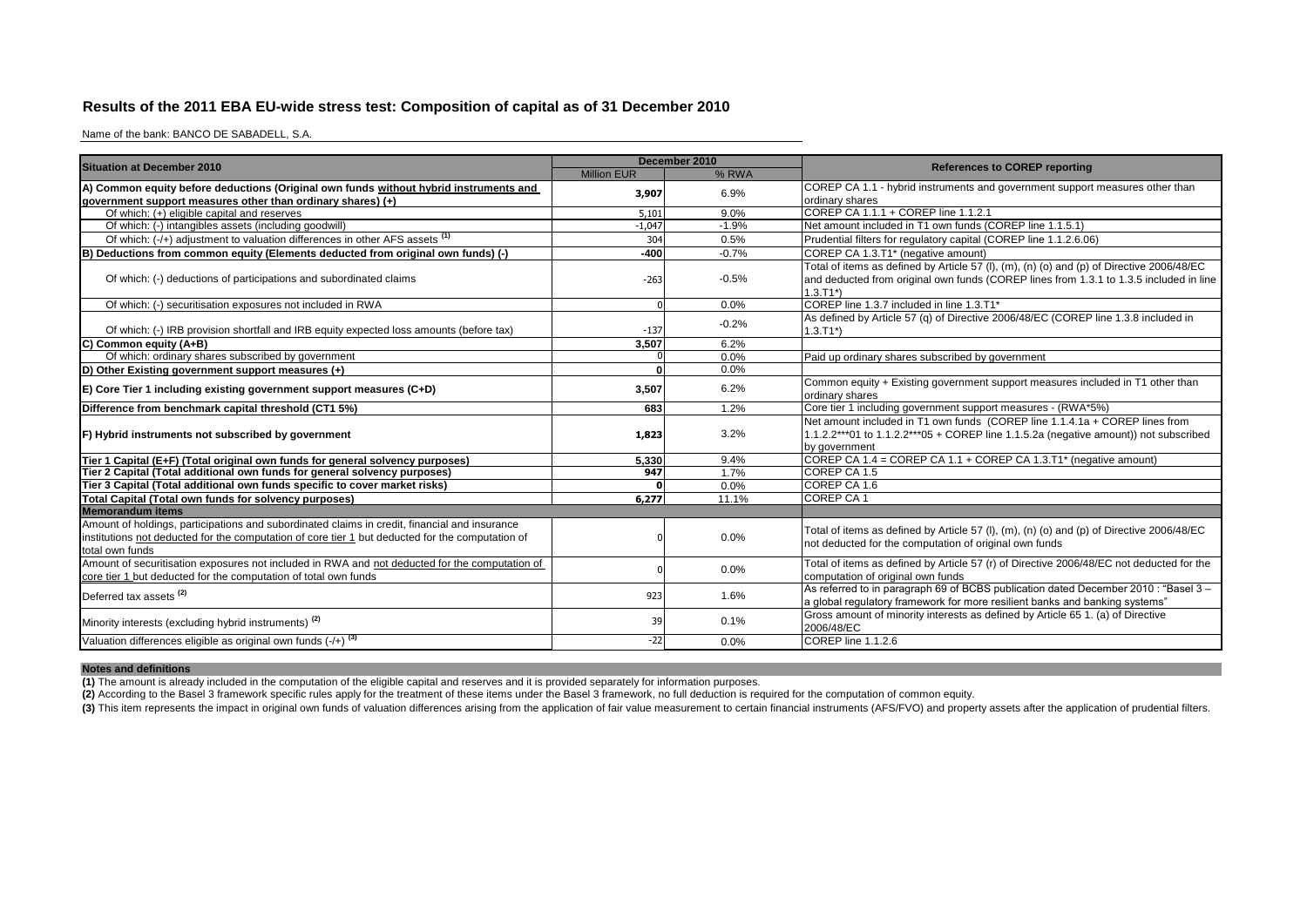# **Results of the 2011 EBA EU-wide stress test: Overview of mitigating measures (1-2)**

Name of the bank: BANCO DE SABADELL, S.A.

### **Use of countercyclical provisions, divestments and other management actions**

| Please fill in the table using a separate row for each measure                                    | <b>Narrative description</b>                                                                                                                                           | Date of completion<br>(actual or planned<br>for future issuances) | <b>Capital / P&amp;L</b><br>impact<br>(in million EUR) | <b>RWA</b> impact<br>(in million EUR) | <b>Capital ratio</b><br>impact (as of 31<br>December 2012) |
|---------------------------------------------------------------------------------------------------|------------------------------------------------------------------------------------------------------------------------------------------------------------------------|-------------------------------------------------------------------|--------------------------------------------------------|---------------------------------------|------------------------------------------------------------|
| A) Use of provisions and/or other reserves (including release of countercyclical provisions), (3) |                                                                                                                                                                        |                                                                   |                                                        |                                       |                                                            |
| <b>Collective provisions</b>                                                                      | Countercyclical<br>provisions<br>accumulated                                                                                                                           | 31/12/2010                                                        | 344                                                    |                                       | 0.6%                                                       |
|                                                                                                   |                                                                                                                                                                        |                                                                   |                                                        |                                       |                                                            |
| B) Divestments and other management actions taken by 30 April 2011                                |                                                                                                                                                                        |                                                                   |                                                        |                                       |                                                            |
| 1) Capital gains                                                                                  | Net capital gains of €60 million following the repurchase of four existing securities (preferred securities and                                                        | 11/02/2011                                                        | 60                                                     |                                       | 0.1%                                                       |
| 2) Fiscal impact                                                                                  | Goodwill fiscal deductibility recovery                                                                                                                                 | 28/02/2011                                                        | 70                                                     |                                       | 0.1%                                                       |
|                                                                                                   |                                                                                                                                                                        |                                                                   |                                                        |                                       |                                                            |
|                                                                                                   |                                                                                                                                                                        |                                                                   |                                                        |                                       |                                                            |
|                                                                                                   |                                                                                                                                                                        |                                                                   |                                                        |                                       |                                                            |
|                                                                                                   | C) Other disinvestments and restructuring measures, including also future mandatory restructuring not yet approved with the EU Commission under the EU State Aid rules |                                                                   |                                                        |                                       |                                                            |
|                                                                                                   |                                                                                                                                                                        |                                                                   |                                                        |                                       |                                                            |
|                                                                                                   |                                                                                                                                                                        |                                                                   |                                                        |                                       |                                                            |
|                                                                                                   |                                                                                                                                                                        |                                                                   |                                                        |                                       |                                                            |
|                                                                                                   |                                                                                                                                                                        |                                                                   |                                                        |                                       |                                                            |
|                                                                                                   |                                                                                                                                                                        |                                                                   |                                                        |                                       |                                                            |

#### **Future capital raisings and other back stop measures**

|                                                                                                                                     | Date of issuance                 | <b>Amount</b>       |                                    | Loss absorbency  | <b>Flexibility of</b>    | <b>Permanence</b>                            |                               | Conversion clause (where appropriate)              |                                  |                                       |  |
|-------------------------------------------------------------------------------------------------------------------------------------|----------------------------------|---------------------|------------------------------------|------------------|--------------------------|----------------------------------------------|-------------------------------|----------------------------------------------------|----------------------------------|---------------------------------------|--|
| Please fill in the table using a separate row for each measure                                                                      | (actual or planned<br>for future |                     | <b>Maturity</b>                    | in going concern | payments<br>(capacity to | (Undated and without<br>incentive to redeem) | Nature of<br>conversion       | Date of conversion                                 | <b>Triggers</b>                  | <b>Conversion in</b><br>common equity |  |
|                                                                                                                                     | issuances,<br>dd/mm/yy)          | (in million<br>EUR) | (dated/<br>undated) <sup>(4)</sup> | (Yes/No)         | (Yes/No)                 | (Yes/No)                                     | (mandatory/<br>discretionary) | (at any time/from a<br>specific date:<br>dd/mm/yy) | (description of the<br>triggers) | (Yes/No)                              |  |
| D) Future planned issuances of common equity instruments (private issuances)                                                        |                                  |                     |                                    |                  |                          |                                              |                               |                                                    |                                  |                                       |  |
|                                                                                                                                     |                                  |                     |                                    |                  |                          |                                              |                               |                                                    |                                  |                                       |  |
|                                                                                                                                     |                                  |                     |                                    |                  |                          |                                              |                               |                                                    |                                  |                                       |  |
|                                                                                                                                     |                                  |                     |                                    |                  |                          |                                              |                               |                                                    |                                  |                                       |  |
|                                                                                                                                     |                                  |                     |                                    |                  |                          |                                              |                               |                                                    |                                  |                                       |  |
|                                                                                                                                     |                                  |                     |                                    |                  |                          |                                              |                               |                                                    |                                  |                                       |  |
| E) Future planned government subscriptions of capital instruments (including hybrids)                                               |                                  |                     |                                    |                  |                          |                                              |                               |                                                    |                                  |                                       |  |
| 1) Denomination of the instrument                                                                                                   |                                  |                     |                                    |                  |                          |                                              |                               |                                                    |                                  |                                       |  |
|                                                                                                                                     |                                  |                     |                                    |                  |                          |                                              |                               |                                                    |                                  |                                       |  |
|                                                                                                                                     |                                  |                     |                                    |                  |                          |                                              |                               |                                                    |                                  |                                       |  |
|                                                                                                                                     |                                  |                     |                                    |                  |                          |                                              |                               |                                                    |                                  |                                       |  |
|                                                                                                                                     |                                  |                     |                                    |                  |                          |                                              |                               |                                                    |                                  |                                       |  |
| F) Other (existing and future) instruments recognised as back stop measures by national supervisory authorities (including hybrids) |                                  |                     |                                    |                  |                          |                                              |                               |                                                    |                                  |                                       |  |
| 1) Obligaciones subordinadas obligatoriamente convertibles I/2009                                                                   | 21/07/2009                       |                     | 497 dated                          | Yes              | Yes                      | ١o                                           | mandatory                     | 21/07/2013                                         |                                  | res                                   |  |
| 2) Obligaciones subordinadas obligatoriamente convertibles Banco Guipuzcoano                                                        | 11/11/2010                       |                     | 321 dated                          | Yes              | Yes                      |                                              | mandatory                     | 11/11/2013                                         |                                  | 'es                                   |  |
|                                                                                                                                     |                                  |                     |                                    |                  |                          |                                              |                               |                                                    |                                  |                                       |  |
|                                                                                                                                     |                                  |                     |                                    |                  |                          |                                              |                               |                                                    |                                  |                                       |  |
|                                                                                                                                     |                                  |                     |                                    |                  |                          |                                              |                               |                                                    |                                  |                                       |  |

### **Notes and definitions**

**(1)** The order of the measures follows the order of mitigating measures reported in the Section D of the worksheet "1 - Aggregate information".

**(2)** All elements are be reported net of tax effects.

(3) If under the national legislation, the release of countercyclical provisions and/or other similar reserves is allowed, this figure for 2010 could be included either in rows "Impairments on financial assets in the banki test methodology such release for 2011-2012 should be reported in Section D of the worksheet "1- Aggregate information" as other mitigating measures and explained in this worksheet. **(4)** If dated please insert the maturity date (dd/mm/yy) otherwise specify undated.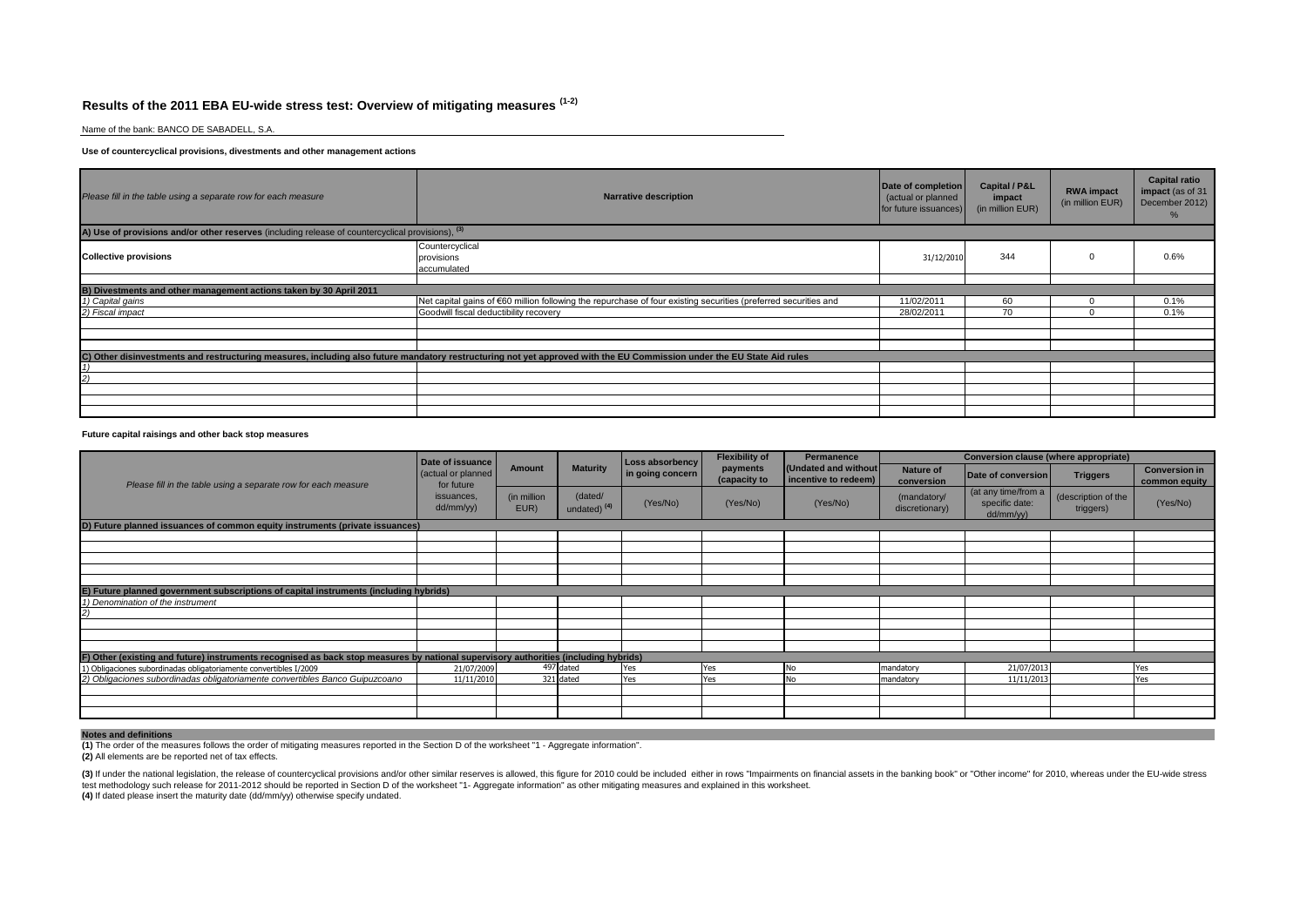#### **Results of the 2011 EBA EU-wide stress test: Credit risk exposures (EAD - exposure at default), as of 31 December 2010, mln EUR, (1-5)**

#### Name of the bank: BANCO DE SABADELL, S.A.

*All values in million EUR, or %*

|                                 | <b>Non-defaulted exposures</b>                         |                                          |                            |                                |                              |                              |              |                |                                            |                               |                          |                                |
|---------------------------------|--------------------------------------------------------|------------------------------------------|----------------------------|--------------------------------|------------------------------|------------------------------|--------------|----------------|--------------------------------------------|-------------------------------|--------------------------|--------------------------------|
|                                 | Retail (excluding commercial real estate)<br>Corporate |                                          |                            |                                |                              |                              |              |                | <b>Commercial Real Estate</b>              | <b>Defaulted</b><br>exposures |                          |                                |
|                                 | <b>Institutions</b>                                    | (excluding<br>commercial<br>real estate) |                            | of which Residential mortgages | Loan to Value<br>(LTV) ratio | of which<br><b>Revolving</b> | of which SME | of which other | Loan to Value<br>$(LTV)$ ratio $(%)^{(6)}$ |                               | (excluding<br>sovereign) | Total exposures <sup>(7)</sup> |
|                                 |                                                        |                                          |                            |                                | (%), (6)                     |                              |              |                |                                            |                               |                          |                                |
| <b>Austria</b>                  |                                                        |                                          | $\Omega$<br>$\Omega$       |                                |                              |                              |              |                |                                            |                               |                          |                                |
| <b>Belgium</b>                  |                                                        |                                          | $\Omega$                   |                                |                              |                              |              |                |                                            |                               |                          |                                |
| <b>Bulgaria</b>                 |                                                        |                                          | $\Omega$                   |                                |                              |                              |              |                |                                            |                               |                          |                                |
| Cyprus                          |                                                        |                                          |                            |                                |                              |                              |              |                |                                            |                               |                          |                                |
| <b>Czech Republic</b>           |                                                        |                                          | $\Omega$<br>$\Omega$       |                                |                              |                              |              |                |                                            |                               |                          |                                |
| <b>Denmark</b>                  |                                                        |                                          | $\Omega$                   |                                |                              |                              |              |                |                                            |                               |                          |                                |
| <b>Estonia</b>                  |                                                        |                                          | $\Omega$                   |                                |                              |                              |              |                |                                            |                               |                          |                                |
| <b>Finland</b>                  |                                                        |                                          | $\Omega$                   |                                |                              |                              |              |                |                                            |                               |                          |                                |
| France                          |                                                        |                                          | $\Omega$                   |                                |                              |                              |              |                |                                            |                               |                          |                                |
| Germany                         |                                                        |                                          | $\Omega$                   |                                |                              |                              |              |                |                                            |                               |                          |                                |
| Greece                          |                                                        |                                          | $\Omega$                   |                                |                              |                              |              |                |                                            |                               |                          |                                |
| Hungary                         |                                                        |                                          | $\Omega$                   |                                |                              |                              |              |                |                                            |                               |                          |                                |
| Iceland<br>Ireland              |                                                        |                                          |                            |                                |                              |                              |              |                |                                            |                               |                          |                                |
|                                 |                                                        |                                          | $^{\circ}$<br>$\Omega$     |                                |                              |                              |              |                |                                            |                               |                          |                                |
| Italy                           |                                                        |                                          | $\Omega$                   |                                |                              |                              |              |                |                                            |                               |                          |                                |
| Latvia                          |                                                        |                                          |                            |                                |                              |                              |              |                |                                            |                               |                          |                                |
| Liechtenstein                   |                                                        |                                          | $\Omega$                   |                                |                              |                              |              |                |                                            |                               |                          |                                |
| Lithuania                       |                                                        |                                          | $\Omega$<br>$\Omega$       |                                |                              |                              |              |                |                                            |                               |                          |                                |
| Luxembourg                      |                                                        |                                          |                            |                                |                              |                              |              |                |                                            |                               |                          |                                |
| <b>Malta</b>                    |                                                        |                                          | $\Omega$                   |                                |                              |                              |              |                |                                            |                               |                          |                                |
| <b>Netherlands</b>              |                                                        |                                          | $\Omega$<br>$\Omega$       |                                |                              |                              |              |                |                                            |                               |                          |                                |
| Norway                          |                                                        |                                          | $\Omega$                   |                                |                              |                              |              |                |                                            |                               |                          |                                |
| Poland                          |                                                        |                                          |                            |                                |                              |                              |              |                |                                            |                               |                          |                                |
| Portugal                        |                                                        |                                          | $\Omega$<br>$\overline{0}$ |                                |                              |                              |              |                |                                            |                               |                          |                                |
| Romania                         |                                                        |                                          |                            |                                |                              |                              |              |                |                                            |                               |                          |                                |
| Slovakia                        |                                                        |                                          | $\Omega$<br>$\Omega$       |                                |                              |                              |              |                |                                            |                               |                          |                                |
| Slovenia                        |                                                        |                                          |                            |                                |                              |                              |              |                |                                            |                               |                          |                                |
| <b>Spain</b>                    | 3.403                                                  | 40.075                                   | 26,171<br>C                | 15,638                         | 56                           | 201                          | 6,613        | 3,718          | 3.417                                      | 55                            | 4,855                    | 87,847                         |
| Sweden<br><b>United Kingdom</b> |                                                        |                                          | $\Omega$                   |                                |                              |                              |              |                |                                            |                               |                          |                                |
|                                 |                                                        |                                          |                            |                                |                              |                              |              |                |                                            |                               |                          |                                |
| <b>United States</b>            |                                                        |                                          | $\Omega$                   |                                |                              |                              |              |                |                                            |                               |                          |                                |
| Japan<br>Other non EEA non      |                                                        |                                          | $\Omega$                   |                                |                              |                              |              |                |                                            |                               |                          |                                |
|                                 |                                                        |                                          |                            |                                |                              |                              |              |                |                                            |                               |                          |                                |
| <b>Emerging countries</b>       |                                                        |                                          | C<br>$\Omega$              |                                |                              |                              |              |                |                                            |                               |                          |                                |
| Asia<br><b>Middle and South</b> |                                                        |                                          |                            |                                |                              |                              |              |                |                                            |                               |                          |                                |
|                                 |                                                        |                                          |                            |                                |                              |                              |              |                |                                            |                               |                          |                                |
| America                         |                                                        |                                          | $\Omega$                   |                                |                              |                              |              |                |                                            |                               |                          |                                |
| Eastern Europe non EEA          |                                                        |                                          |                            |                                |                              |                              |              |                |                                            |                               |                          |                                |
| <b>Others</b>                   | 275                                                    | 1,751                                    | 613                        | 434                            | 66                           | $\mathbf 0$                  | 101          | 79             | 763                                        | 61                            | 73                       | 4,260                          |
| <b>Total</b>                    | 3.678                                                  | 41,826                                   | 26,784                     | 16.072                         | 56                           | 201                          | 6,714        | 3.797          | 4,180                                      | 56                            | 4.929                    | 92,108                         |

#### **Notes and definitions**

**(1)** EAD - Exposure at Default or exposure value in the meaning of the CRD.

(2) The EAD reported here are based on the methodologies and portfolio breakdowns used in the 2011 EU-wide stress test, and hence may differ from the EAD reported by banks in their Pillar 3 disclosures, which can vary base For example, this would affect breakdown of EAD for real estate exposures and SME exposures.

(3) Breakdown by country and macro area (e.g. Asia) when EAD >=5%. In any case coverage 100% of total EAD should be ensured (if exact mapping of some exposures to geographies is not possible, they should be allocated to th

**(4)** The allocation of countries and exposures to macro areas and emerging/non-emerging is according to the IMF WEO country groupings. See: http://www.imf.org/external/pubs/ft/weo/2010/01/weodata/groups.htm

(5) Residential real estate property which is or will be occupied or let by the owner, or the beneficial owner in the case of personal investment companies, and commercial real estate property, that is, offices and other c recognised as eligible collateral in the meaning of the CRD, with the following criteria, which need to be met:

(a) the value of the property does not materially depend upon the credit quality of the obligor. This requirement does not preclude situations where purely macro economic factors affect both the value of the property and t and

the risk of the borrower does not materially depend upon the performance of the underlying property or project, but rather on the underlying capacity of the borrower to repay the debt from other sources. As such, repayment materially depend on any cash flow generated by the underlying property serving as collateral.

(6) Loan to value ratio - ratio of EAD to the market value of real estate used as collateral for such exposures. Given the different methodologies applied to assessing the value, the bank is required to explain the computa whether collateral values is marked-to-market or any other valuation method is used, (b) whether the amount has been adjusted for principal repayments, and (c) how quarantees other than the underlying property are treated.

Definition of Loan to Value ratio used: the individual LTV of each loan is the ratio of its EAD, adjusted for principal payments, to the aggregate value of all properties that serve as collateral for the loan. The aggregat **the EAD-weighted average of individual LTVs.**

(7) Total exposures is the total EAD according to the CRD definition based on which the bank computes RWA for credit risk. Total exposures, in addition to the exposures broken down by requlatory portfolios in this table, i transactions, counterparty credit risk, sovereigns, guaranteed by sovereigns, public sector entities and central banks.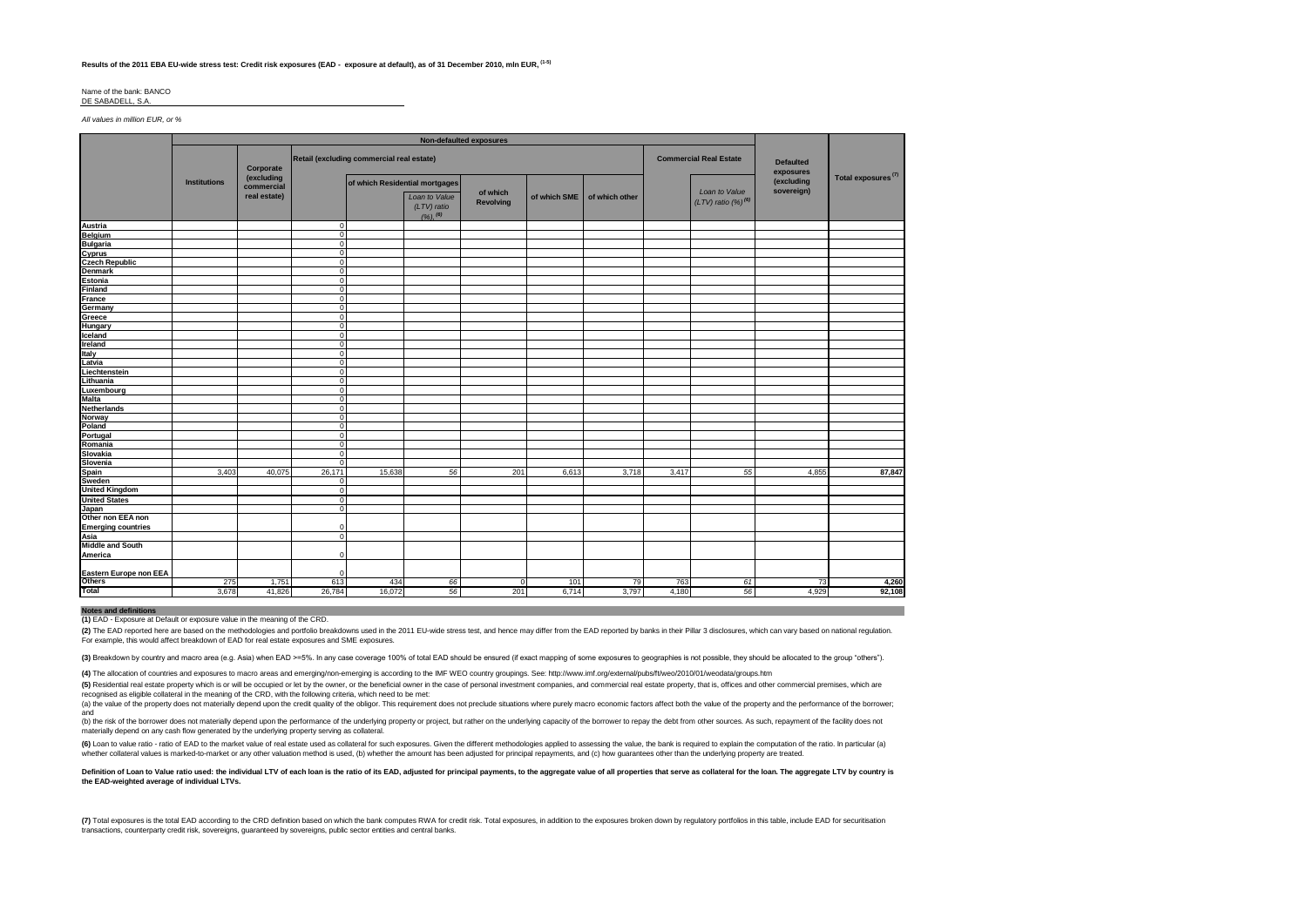## **Results of the 2011 EBA EU-wide stress test: Exposures to sovereigns (central and local governments), as of 31 December 2010, mln EUR (1,2)**

Name of the bank: BANCO DE SABADELL, S.A.

*All values in million EUR*

| Residual Maturity                | <b>Country/Region</b> | GROSS DIRECT LONG EXPOSURES (accounting (gross exposures (long) net of cash short position of sovereign debt to other counterparties only<br>value gross of specific provisions) |                                 |                               |                               | <b>NET DIRECT POSITIONS</b><br>where there is maturity matching)                   | <b>DIRECT SOVEREIGN</b><br><b>EXPOSURES IN</b><br><b>DERIVATIVES</b> | <b>INDIRECT SOVEREIGN</b><br><b>EXPOSURES IN THE</b><br><b>TRADING BOOK</b>                                        |                                                                                                                    |  |
|----------------------------------|-----------------------|----------------------------------------------------------------------------------------------------------------------------------------------------------------------------------|---------------------------------|-------------------------------|-------------------------------|------------------------------------------------------------------------------------|----------------------------------------------------------------------|--------------------------------------------------------------------------------------------------------------------|--------------------------------------------------------------------------------------------------------------------|--|
|                                  |                       |                                                                                                                                                                                  | of which: loans and<br>advances |                               | of which: AFS banking<br>book | of which: FVO<br>(designated at fair value<br>through profit&loss)<br>banking book | of which: Trading book <sup>(3)</sup>                                | Net position at fair values<br>(Derivatives with positive fair<br>value + Derivatives with<br>negative fair value) | Net position at fair values<br>(Derivatives with positive fair<br>value + Derivatives with<br>negative fair value) |  |
| 3M                               |                       | $\mathbf{0}$                                                                                                                                                                     | $\Omega$                        | $\mathbf{0}$                  | $\Omega$                      | $\Omega$                                                                           | $\Omega$                                                             |                                                                                                                    |                                                                                                                    |  |
| 1Y<br>2Y                         |                       | $\mathbf 0$<br>$\mathsf 0$                                                                                                                                                       | $\mathbf 0$<br>$\mathsf 0$      | $\mathbf 0$<br>$\mathsf 0$    | $\mathbf{0}$<br>$\mathbf 0$   | $\mathbf 0$<br>$\mathbf 0$                                                         | $\mathbf 0$<br>$\mathbf 0$                                           |                                                                                                                    |                                                                                                                    |  |
| 3Y                               |                       | $\overline{0}$                                                                                                                                                                   | $\overline{0}$                  | $\mathbf 0$                   | $\overline{0}$                | $\overline{0}$                                                                     | $\Omega$                                                             |                                                                                                                    |                                                                                                                    |  |
| $rac{5Y}{10Y}$                   | Austria               | $\mathsf 0$                                                                                                                                                                      | $\mathsf 0$                     | $\mathbf 0$                   | $\mathsf 0$                   | $\mathbf 0$                                                                        | $\mathbf 0$                                                          |                                                                                                                    |                                                                                                                    |  |
|                                  |                       | $\Omega$                                                                                                                                                                         | $\mathbf 0$                     | $\mathbf 0$                   | $\mathbf{0}$                  | $\Omega$                                                                           | $\Omega$                                                             |                                                                                                                    |                                                                                                                    |  |
| 15Y                              |                       | $\mathbf 0$                                                                                                                                                                      | $\mathbf 0$                     | $\mathbf 0$                   | $\mathbf 0$                   | $\overline{0}$                                                                     | $\Omega$                                                             |                                                                                                                    |                                                                                                                    |  |
| 3M                               |                       | $\mathbf{0}$<br>$\mathbf{0}$                                                                                                                                                     | $\mathbf 0$<br>$\mathbf 0$      | $\mathbf{0}$<br>$\mathbf{0}$  | $\mathbf 0$<br>$\mathbf{0}$   | $\mathbf{0}$<br>$\mathbf{0}$                                                       | $\mathbf{0}$<br>$\mathbf 0$                                          | $\overline{0}$                                                                                                     | $\overline{0}$                                                                                                     |  |
| 1Y                               |                       | $\Omega$                                                                                                                                                                         | $\Omega$                        | $\mathbf 0$                   | $\mathbf 0$                   | $\mathbf 0$                                                                        | $\Omega$                                                             |                                                                                                                    |                                                                                                                    |  |
|                                  |                       | $\mathbf 0$                                                                                                                                                                      | $\mathbf 0$                     | $\mathbf 0$                   | $\mathbf 0$                   | $\mathsf 0$                                                                        | $\mathbf 0$                                                          |                                                                                                                    |                                                                                                                    |  |
| $\frac{2Y}{3Y}$                  | Belgium               | $\mathbf 0$                                                                                                                                                                      | $\overline{0}$                  | $\mathsf 0$                   | $\overline{0}$                | $\overline{0}$                                                                     | $\mathbf 0$                                                          |                                                                                                                    |                                                                                                                    |  |
|                                  |                       | $\mathbf 0$                                                                                                                                                                      | $\mathbf 0$                     | $\mathbf 0$                   | $\mathbf 0$                   | $\mathbf 0$                                                                        | $\mathbf 0$                                                          |                                                                                                                    |                                                                                                                    |  |
| $\frac{10Y}{15Y}$                |                       | $\Omega$<br>$\Omega$                                                                                                                                                             | $\Omega$<br>$\mathbf 0$         | $\mathbf 0$<br>$\mathbf 0$    | $\mathbf{0}$<br>$\mathbf 0$   | $\mathbf 0$<br>$\overline{0}$                                                      | $\Omega$<br>$\Omega$                                                 |                                                                                                                    |                                                                                                                    |  |
|                                  |                       | $\mathbf 0$                                                                                                                                                                      | $\mathbf 0$                     | $\mathbf{0}$                  | $\mathbf{0}$                  | $\overline{0}$                                                                     | $\Omega$                                                             | $\mathbf{0}$                                                                                                       | $\mathbf{0}$                                                                                                       |  |
|                                  |                       | $\mathbf 0$                                                                                                                                                                      | $\mathbf 0$                     | $\mathbf 0$                   | $\mathbf{0}$                  | $\mathbf 0$                                                                        | $\mathbf 0$                                                          |                                                                                                                    |                                                                                                                    |  |
| $\frac{3M}{1Y}$                  |                       | $\mathbf 0$                                                                                                                                                                      | $\Omega$                        | $\mathbf 0$                   | $\Omega$                      | $\Omega$                                                                           | $\Omega$                                                             |                                                                                                                    |                                                                                                                    |  |
| [후]이 있다                          |                       | $\mathbf 0$                                                                                                                                                                      | $\Omega$                        | $\mathbf 0$                   | $\mathbf 0$                   | $\mathbf 0$                                                                        | $\Omega$                                                             |                                                                                                                    |                                                                                                                    |  |
|                                  | Bulgaria              | $\mathsf 0$                                                                                                                                                                      | $\mathbf 0$                     | $\mathbf 0$                   | $\mathbf 0$                   | $\mathbf 0$                                                                        | $\mathbf 0$                                                          |                                                                                                                    |                                                                                                                    |  |
|                                  |                       | $\mathbf 0$<br>$\Omega$                                                                                                                                                          | $\mathbf 0$<br>$\mathbf 0$      | $\mathbf 0$<br>$\mathbf 0$    | $\Omega$<br>$\mathbf 0$       | $\mathbf 0$<br>$\mathbf 0$                                                         | $\mathbf 0$<br>$\Omega$                                              |                                                                                                                    |                                                                                                                    |  |
|                                  |                       | $\mathbf 0$                                                                                                                                                                      | $\overline{0}$                  | $\mathbf 0$                   | $\mathbf 0$                   | $\overline{0}$                                                                     | $\Omega$                                                             |                                                                                                                    |                                                                                                                    |  |
|                                  |                       | $\overline{0}$                                                                                                                                                                   | $\overline{0}$                  | $\mathbf{0}$                  | $\mathbf{0}$                  | $\overline{0}$                                                                     | $\Omega$                                                             | $\mathbf{0}$                                                                                                       | $\mathbf{0}$                                                                                                       |  |
| $\frac{3M}{1Y}$                  |                       | $\mathbf 0$                                                                                                                                                                      | $\mathbf 0$                     | $\mathbf{0}$                  | $\mathbf{0}$                  | $\overline{0}$                                                                     | $\mathbf 0$                                                          |                                                                                                                    |                                                                                                                    |  |
|                                  |                       | $\mathbf 0$                                                                                                                                                                      | $\mathbf 0$                     | $\mathsf 0$                   | $\mathsf 0$                   | $\mathsf 0$                                                                        | $\Omega$                                                             |                                                                                                                    |                                                                                                                    |  |
| $\frac{2Y}{3Y}$                  |                       | $\mathbf 0$<br>$\mathbf 0$                                                                                                                                                       | $\overline{0}$<br>$\mathbf 0$   | $\mathbf 0$<br>$\mathsf 0$    | $\mathbf 0$<br>$\mathsf 0$    | $\overline{0}$<br>$\overline{0}$                                                   | $\Omega$<br>$\mathbf 0$                                              |                                                                                                                    |                                                                                                                    |  |
|                                  | Cyprus                | $\mathbf 0$                                                                                                                                                                      | $\mathbf 0$                     | $\mathbf 0$                   | $\mathsf 0$                   | $\mathbf 0$                                                                        | $\mathbf 0$                                                          |                                                                                                                    |                                                                                                                    |  |
|                                  |                       | $\mathbf 0$                                                                                                                                                                      | $\mathsf 0$                     | $\mathbf 0$                   | $\mathsf 0$                   | $\overline{0}$                                                                     | $\Omega$                                                             |                                                                                                                    |                                                                                                                    |  |
| $\frac{10Y}{15Y}$                |                       | $\mathbf 0$                                                                                                                                                                      | $\mathbf 0$                     | $\mathbf 0$                   | $\mathsf 0$                   | $\overline{0}$                                                                     | $\Omega$                                                             |                                                                                                                    |                                                                                                                    |  |
|                                  |                       | $\mathbf{0}$                                                                                                                                                                     | $\mathbf{0}$                    | $\mathbf{0}$                  | $\mathbf{0}$                  | $\overline{0}$                                                                     | $\mathbf{0}$                                                         | $\mathbf{0}$                                                                                                       | $\mathbf{0}$                                                                                                       |  |
|                                  |                       | $\Omega$<br>$\mathbf 0$                                                                                                                                                          | $\Omega$<br>$\mathbf 0$         | $\Omega$<br>$\mathsf 0$       | $\Omega$<br>$\mathsf 0$       | $\Omega$<br>$\mathbf 0$                                                            | $\Omega$<br>$\mathbf 0$                                              |                                                                                                                    |                                                                                                                    |  |
|                                  |                       | $\mathbf 0$                                                                                                                                                                      | $\overline{0}$                  | $\mathbf 0$                   | $\Omega$                      | $\mathbf 0$                                                                        | $\Omega$                                                             |                                                                                                                    |                                                                                                                    |  |
|                                  | Czech Republic        | $\mathbf 0$                                                                                                                                                                      | $\mathbf 0$                     | $\mathbf 0$                   | $\Omega$                      | $\mathbf 0$                                                                        | $\Omega$                                                             |                                                                                                                    |                                                                                                                    |  |
| 렸음생성                             |                       | $\mathbf{0}$                                                                                                                                                                     | $\mathbf 0$                     | $\mathbf 0$                   | $\mathbf 0$                   | $\mathbf 0$                                                                        | $\mathbf 0$                                                          |                                                                                                                    |                                                                                                                    |  |
|                                  |                       | $\mathbf 0$                                                                                                                                                                      | $\overline{0}$                  | $\mathbf 0$                   | $\mathbf 0$                   | $\overline{0}$                                                                     | $\Omega$                                                             |                                                                                                                    |                                                                                                                    |  |
|                                  |                       | $\mathbf 0$<br>$\mathbf{0}$                                                                                                                                                      | $\mathbf 0$<br>$\mathbf{0}$     | $\mathbf 0$<br>$\overline{0}$ | $\mathbf 0$<br>$\mathbf{0}$   | $\mathsf 0$<br>$\overline{0}$                                                      | $\mathbf 0$<br>$\mathbf{0}$                                          | $\Omega$                                                                                                           | $\mathbf{0}$                                                                                                       |  |
| 3M                               |                       | $\Omega$                                                                                                                                                                         | $\Omega$                        | $\Omega$                      | $\mathbf 0$                   | $\Omega$                                                                           | $\Omega$                                                             |                                                                                                                    |                                                                                                                    |  |
| 1Y                               |                       | $\mathbf 0$                                                                                                                                                                      | $\mathbf 0$                     | $\mathsf 0$                   | $\mathsf 0$                   | $\mathsf 0$                                                                        | $\mathbf 0$                                                          |                                                                                                                    |                                                                                                                    |  |
| $\frac{2y}{5Y}$                  |                       | $\mathbf 0$                                                                                                                                                                      | $\mathbf 0$                     | $\mathbf 0$                   | $\mathbf 0$                   | $\mathbf 0$                                                                        | $\mathbf 0$                                                          |                                                                                                                    |                                                                                                                    |  |
|                                  | Denmark               | $\mathbf 0$<br>$\Omega$                                                                                                                                                          | $\mathbf 0$<br>$\Omega$         | $\Omega$<br>$\mathbf 0$       | $\Omega$<br>$\mathbf 0$       | $\mathbf 0$<br>$\Omega$                                                            | $\Omega$<br>$\Omega$                                                 |                                                                                                                    |                                                                                                                    |  |
|                                  |                       | $\mathbf 0$                                                                                                                                                                      | $\overline{0}$                  | $\mathbf 0$                   | $\overline{0}$                | $\overline{0}$                                                                     | $\Omega$                                                             |                                                                                                                    |                                                                                                                    |  |
| <b>15Y</b>                       |                       | $\mathbf{0}$                                                                                                                                                                     | $\mathbf 0$                     | $^{\circ}$                    | $\mathbf{0}$                  | $\mathbf{0}$                                                                       | $\Omega$                                                             |                                                                                                                    |                                                                                                                    |  |
|                                  |                       | $\mathbf{0}$                                                                                                                                                                     | $\mathbf{0}$                    | $\overline{0}$                | $\mathbf{0}$                  | $\overline{0}$                                                                     | $\Omega$                                                             | $\Omega$                                                                                                           | $\Omega$                                                                                                           |  |
| $\frac{3M}{1Y}$                  |                       | $\mathbf 0$                                                                                                                                                                      | $\mathbf 0$                     | $\mathsf 0$                   | $\mathsf 0$                   | $\mathbf 0$                                                                        | $\Omega$                                                             |                                                                                                                    |                                                                                                                    |  |
|                                  |                       | $\mathsf 0$                                                                                                                                                                      | $\overline{0}$                  | $\mathsf 0$                   | $\mathsf 0$                   | $\overline{0}$                                                                     | $\mathbf 0$                                                          |                                                                                                                    |                                                                                                                    |  |
|                                  |                       | $\mathbf 0$<br>$\mathbf 0$                                                                                                                                                       | $\overline{0}$<br>$\mathbf 0$   | $\mathbf 0$<br>$\mathbf 0$    | $\mathbf 0$<br>$\mathbf 0$    | $\overline{0}$<br>$\mathbf 0$                                                      | $\mathbf 0$<br>$\mathbf 0$                                           |                                                                                                                    |                                                                                                                    |  |
|                                  | Estonia               | $\mathbf{0}$                                                                                                                                                                     | $\mathbf 0$                     | $\mathbf 0$                   | $\mathbf 0$                   | $\mathsf 0$                                                                        | $\Omega$                                                             |                                                                                                                    |                                                                                                                    |  |
| $\frac{2Y}{3Y}$ $\frac{3Y}{10Y}$ |                       | $\mathbf{0}$                                                                                                                                                                     | $\overline{0}$                  | $\mathbf 0$                   | $\mathbf 0$                   | $\overline{0}$                                                                     | $\mathbf 0$                                                          |                                                                                                                    |                                                                                                                    |  |
| 15Y                              |                       | $\mathbf 0$                                                                                                                                                                      | $\mathbf 0$                     | $\mathbf 0$                   | $\mathbf 0$                   | $\mathbf 0$                                                                        | $\mathbf 0$                                                          |                                                                                                                    |                                                                                                                    |  |
|                                  |                       | $\mathbf{0}$                                                                                                                                                                     | $\mathbf{0}$                    | $\overline{0}$                | $\mathbf{0}$                  | $\mathbf{0}$                                                                       | $\mathbf{0}$                                                         | $\mathbf{0}$                                                                                                       | $\mathbf{0}$                                                                                                       |  |
| $\frac{3M}{1Y}$                  |                       | $\mathbf 0$<br>$\Omega$                                                                                                                                                          | $\mathbf 0$<br>$\overline{0}$   | $\mathbf 0$<br>$\mathbf 0$    | $\mathsf 0$<br>$\Omega$       | $\mathsf 0$<br>$\overline{0}$                                                      | $\mathbf 0$<br>$\Omega$                                              |                                                                                                                    |                                                                                                                    |  |
| 2Y                               |                       | $\mathbf 0$                                                                                                                                                                      | $\mathbf 0$                     | $\mathbf 0$                   | $\mathbf 0$                   | $\mathbf 0$                                                                        | $\mathbf 0$                                                          |                                                                                                                    |                                                                                                                    |  |
| $\frac{1}{3Y}$                   |                       | $\mathbf 0$                                                                                                                                                                      | $\mathsf 0$                     | $\mathbf 0$                   | $\mathsf 0$                   | $\mathsf 0$                                                                        | $\mathbf 0$                                                          |                                                                                                                    |                                                                                                                    |  |
|                                  | Finland               |                                                                                                                                                                                  |                                 |                               |                               |                                                                                    |                                                                      |                                                                                                                    |                                                                                                                    |  |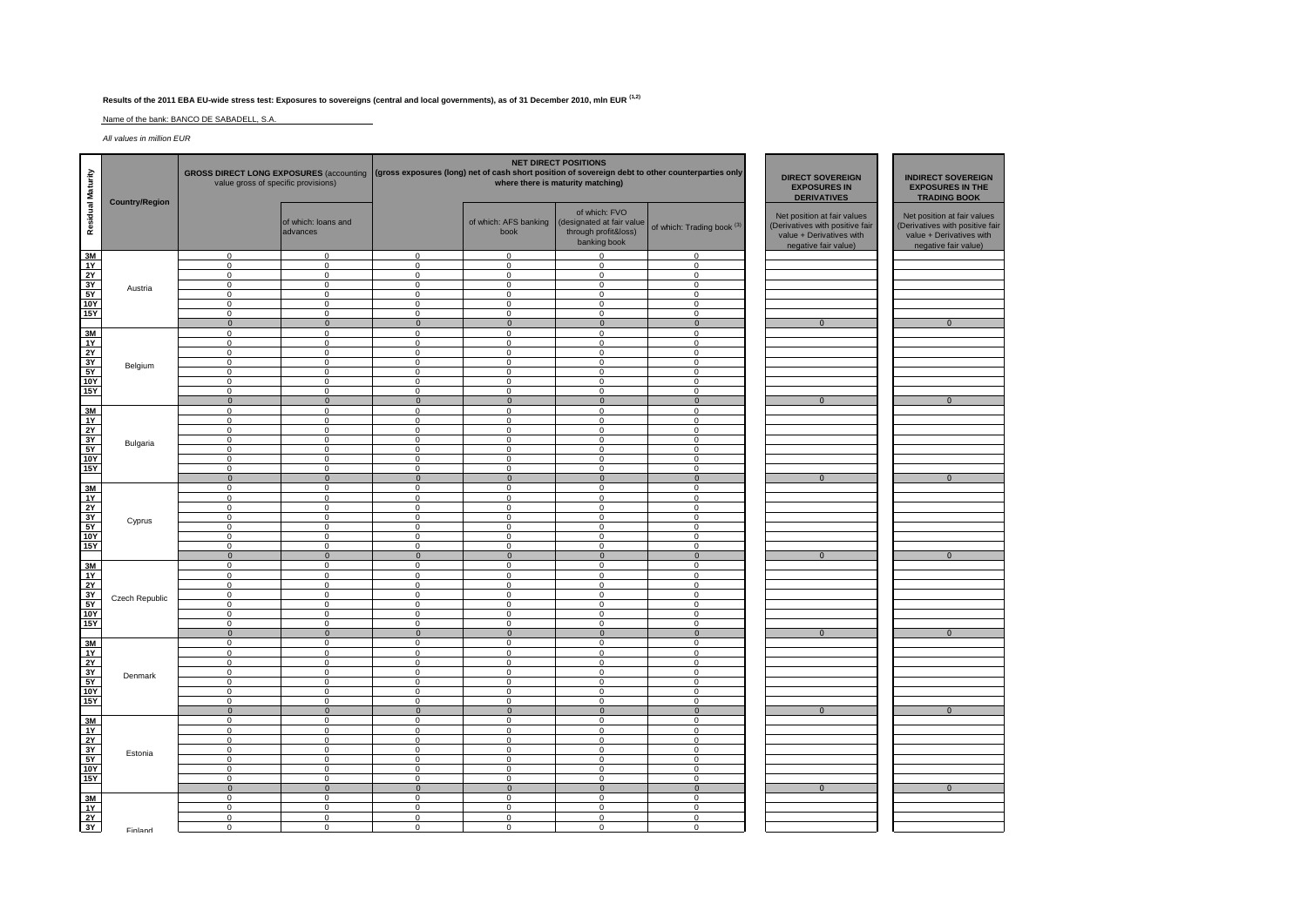| Residual Maturity                                                                                                                                                                                                                                                                                                                                                                                                                                                                                                                                                                                             | <b>Country/Region</b> | <b>GROSS DIRECT LONG EXPOSURES (accounting</b><br>value gross of specific provisions) |                                  |                               |                               | <b>NET DIRECT POSITIONS</b><br>(gross exposures (long) net of cash short position of sovereign debt to other counterparties only<br>where there is maturity matching) | <b>DIRECT SOVEREIGN</b><br><b>EXPOSURES IN</b><br><b>DERIVATIVES</b> | <b>INDIRECT SOVEREIGN</b><br><b>EXPOSURES IN THE</b><br><b>TRADING BOOK</b>                                        |                                                                                                                   |
|---------------------------------------------------------------------------------------------------------------------------------------------------------------------------------------------------------------------------------------------------------------------------------------------------------------------------------------------------------------------------------------------------------------------------------------------------------------------------------------------------------------------------------------------------------------------------------------------------------------|-----------------------|---------------------------------------------------------------------------------------|----------------------------------|-------------------------------|-------------------------------|-----------------------------------------------------------------------------------------------------------------------------------------------------------------------|----------------------------------------------------------------------|--------------------------------------------------------------------------------------------------------------------|-------------------------------------------------------------------------------------------------------------------|
|                                                                                                                                                                                                                                                                                                                                                                                                                                                                                                                                                                                                               |                       |                                                                                       | of which: loans and<br>advances  |                               | of which: AFS banking<br>book | of which: FVO<br>(designated at fair value<br>through profit&loss)<br>banking book                                                                                    | of which: Trading book <sup>(3)</sup>                                | Net position at fair values<br>(Derivatives with positive fair<br>value + Derivatives with<br>negative fair value) | Net position at fair values<br>Derivatives with positive fair<br>value + Derivatives with<br>negative fair value) |
| 5Y                                                                                                                                                                                                                                                                                                                                                                                                                                                                                                                                                                                                            |                       | $\mathbf 0$                                                                           | $\mathbf 0$                      | $\mathbf 0$                   | $\mathbf 0$                   | 0                                                                                                                                                                     | $\mathbf 0$                                                          |                                                                                                                    |                                                                                                                   |
| <b>10Y</b><br>15Y                                                                                                                                                                                                                                                                                                                                                                                                                                                                                                                                                                                             |                       | $\overline{0}$<br>$\Omega$                                                            | $\mathbf 0$<br>$\Omega$          | $\mathbf 0$<br>$\mathbf 0$    | 0<br>$\Omega$                 | 0<br>$\Omega$                                                                                                                                                         | $\overline{0}$<br>$\mathbf 0$                                        |                                                                                                                    |                                                                                                                   |
|                                                                                                                                                                                                                                                                                                                                                                                                                                                                                                                                                                                                               |                       | $\Omega$                                                                              | $\Omega$                         | $\mathbf{0}$                  | $\overline{0}$                | $\overline{0}$                                                                                                                                                        | $\overline{0}$                                                       | $\overline{0}$                                                                                                     | $\overline{0}$                                                                                                    |
| $\frac{3M}{1Y}$                                                                                                                                                                                                                                                                                                                                                                                                                                                                                                                                                                                               |                       | $\Omega$                                                                              | $\Omega$                         | $\mathbf 0$                   | $\mathbf 0$                   | $\Omega$                                                                                                                                                              | $\mathbf 0$                                                          |                                                                                                                    |                                                                                                                   |
|                                                                                                                                                                                                                                                                                                                                                                                                                                                                                                                                                                                                               |                       | $\Omega$                                                                              | $\Omega$                         | $\Omega$                      | $\Omega$                      | $\Omega$                                                                                                                                                              | $\Omega$                                                             |                                                                                                                    |                                                                                                                   |
|                                                                                                                                                                                                                                                                                                                                                                                                                                                                                                                                                                                                               |                       | $\Omega$                                                                              | $\Omega$                         | $\Omega$                      | $\Omega$                      | $\Omega$                                                                                                                                                              | $\Omega$                                                             |                                                                                                                    |                                                                                                                   |
|                                                                                                                                                                                                                                                                                                                                                                                                                                                                                                                                                                                                               | France                | $\mathbf 0$<br>$\mathbf 0$                                                            | $\mathbf 0$<br>$\Omega$          | $\mathbf 0$<br>$\Omega$       | $\mathbf 0$<br>$\mathbf 0$    | $\mathbf{0}$<br>$\mathbf 0$                                                                                                                                           | $\mathbf 0$<br>$\mathbf 0$                                           |                                                                                                                    |                                                                                                                   |
| $\frac{2Y}{3Y}$ $\frac{5Y}{15Y}$                                                                                                                                                                                                                                                                                                                                                                                                                                                                                                                                                                              |                       | $\mathbf{0}$                                                                          | $\mathbf 0$                      | $^{\circ}$                    | $\mathbf 0$                   | $\mathbf{0}$                                                                                                                                                          | $\mathbf 0$                                                          |                                                                                                                    |                                                                                                                   |
|                                                                                                                                                                                                                                                                                                                                                                                                                                                                                                                                                                                                               |                       | $\mathbf{0}$                                                                          | $\mathbf 0$                      | $\mathbf 0$                   | 0                             | $\mathbf{0}$                                                                                                                                                          | $\mathbf 0$                                                          |                                                                                                                    |                                                                                                                   |
|                                                                                                                                                                                                                                                                                                                                                                                                                                                                                                                                                                                                               |                       | $\mathbf{0}$                                                                          | $\mathbf{0}$                     | $\overline{0}$                | $\mathbf{0}$                  | $\mathbf{0}$                                                                                                                                                          | $\overline{0}$                                                       | $\overline{0}$                                                                                                     | $\overline{0}$                                                                                                    |
| $\frac{3M}{1Y}$ $\frac{2Y}{3Y}$ $\frac{5Y}{10Y}$                                                                                                                                                                                                                                                                                                                                                                                                                                                                                                                                                              |                       | $\mathbf 0$                                                                           | $\mathbf 0$                      | $\mathbf 0$                   | $\mathbf 0$                   | $\mathbf 0$                                                                                                                                                           | $\mathbf 0$                                                          |                                                                                                                    |                                                                                                                   |
|                                                                                                                                                                                                                                                                                                                                                                                                                                                                                                                                                                                                               |                       | $\mathsf 0$                                                                           | $\mathbf 0$                      | $\mathsf 0$                   | $\mathsf 0$                   | $\mathbf 0$                                                                                                                                                           | $\mathbf 0$                                                          |                                                                                                                    |                                                                                                                   |
|                                                                                                                                                                                                                                                                                                                                                                                                                                                                                                                                                                                                               |                       | $\mathbf{0}$<br>$\mathbf{0}$                                                          | $\mathbf{0}$<br>$\mathbf 0$      | $\mathbf 0$<br>$\mathbf 0$    | $\mathbf{0}$<br>$\mathsf 0$   | $\mathbf{0}$<br>$\mathbf{0}$                                                                                                                                          | $\mathbf{0}$<br>$\mathbf 0$                                          |                                                                                                                    |                                                                                                                   |
|                                                                                                                                                                                                                                                                                                                                                                                                                                                                                                                                                                                                               | Germany               | $\mathsf 0$                                                                           | $\Omega$                         | $\mathbf 0$                   | $\mathsf 0$                   | 0                                                                                                                                                                     | $\mathbf 0$                                                          |                                                                                                                    |                                                                                                                   |
|                                                                                                                                                                                                                                                                                                                                                                                                                                                                                                                                                                                                               |                       | $\Omega$                                                                              | $\Omega$                         | $\Omega$                      | $\Omega$                      | $\Omega$                                                                                                                                                              | $\Omega$                                                             |                                                                                                                    |                                                                                                                   |
| 15Y                                                                                                                                                                                                                                                                                                                                                                                                                                                                                                                                                                                                           |                       | $\Omega$                                                                              | $\mathsf 0$                      | $\mathbf 0$                   | $\mathsf 0$                   | 0                                                                                                                                                                     | $\mathbf 0$                                                          |                                                                                                                    |                                                                                                                   |
|                                                                                                                                                                                                                                                                                                                                                                                                                                                                                                                                                                                                               |                       | $\mathbf 0$<br>$\mathbf 0$                                                            | $\mathbf 0$<br>$\Omega$          | $\mathbf 0$<br>$\mathbf 0$    | $\mathbf 0$<br>0              | $\mathbf 0$<br>$\mathbf 0$                                                                                                                                            | $\mathbf 0$<br>$\mathbf 0$                                           | $\bf{0}$                                                                                                           | $\overline{0}$                                                                                                    |
| $\begin{array}{r}\n\hline\n3M \\ \hline\n1Y \\ \hline\n2Y \\ \hline\n3Y\n\end{array}$                                                                                                                                                                                                                                                                                                                                                                                                                                                                                                                         |                       | $\mathbf 0$                                                                           | $\mathbf 0$                      | $\mathbf 0$                   | 0                             | 0                                                                                                                                                                     | $\mathbf 0$                                                          |                                                                                                                    |                                                                                                                   |
|                                                                                                                                                                                                                                                                                                                                                                                                                                                                                                                                                                                                               |                       | $\mathsf 0$                                                                           | $\mathbf 0$                      | $\mathbf 0$                   | 0                             | 0                                                                                                                                                                     | $\mathsf 0$                                                          |                                                                                                                    |                                                                                                                   |
|                                                                                                                                                                                                                                                                                                                                                                                                                                                                                                                                                                                                               | Greece                | $\mathsf 0$                                                                           | $\Omega$                         | $\mathsf 0$                   | $\mathbf 0$                   | 0                                                                                                                                                                     | $\mathsf 0$                                                          |                                                                                                                    |                                                                                                                   |
| 5Y                                                                                                                                                                                                                                                                                                                                                                                                                                                                                                                                                                                                            |                       | $\mathsf 0$                                                                           | $\mathbf 0$                      | $\mathbf 0$                   | $\mathsf 0$                   | 0                                                                                                                                                                     | $\mathbf 0$                                                          |                                                                                                                    |                                                                                                                   |
| <b>10Y</b><br>15Y                                                                                                                                                                                                                                                                                                                                                                                                                                                                                                                                                                                             |                       | $\mathbf 0$<br>$\Omega$                                                               | $\Omega$<br>$\Omega$             | $\mathbf 0$<br>$\mathbf 0$    | $\mathbf 0$<br>$\mathbf 0$    | $\mathbf 0$<br>$\Omega$                                                                                                                                               | $\mathbf 0$<br>$\mathbf 0$                                           |                                                                                                                    |                                                                                                                   |
|                                                                                                                                                                                                                                                                                                                                                                                                                                                                                                                                                                                                               |                       | $\mathbf{0}$                                                                          | $\mathbf{0}$                     | $\mathbf{0}$                  | $\mathbf{0}$                  | $\mathbf{0}$                                                                                                                                                          | $\mathbf{0}$                                                         | $\mathbf{0}$                                                                                                       | $\mathbf{0}$                                                                                                      |
| $\frac{3M}{1Y}$ $\frac{2Y}{3Y}$ $\frac{5Y}{10Y}$                                                                                                                                                                                                                                                                                                                                                                                                                                                                                                                                                              |                       | $\mathbf 0$                                                                           | $\mathbf 0$                      | $\mathbf 0$                   | $\mathbf 0$                   | $\mathbf 0$                                                                                                                                                           | $\mathbf 0$                                                          |                                                                                                                    |                                                                                                                   |
|                                                                                                                                                                                                                                                                                                                                                                                                                                                                                                                                                                                                               |                       | $\mathbf 0$                                                                           | $\mathbf 0$                      | $\mathbf 0$                   | $\mathbf 0$                   | $\mathbf{0}$                                                                                                                                                          | $\mathbf 0$                                                          |                                                                                                                    |                                                                                                                   |
|                                                                                                                                                                                                                                                                                                                                                                                                                                                                                                                                                                                                               |                       | $\mathsf 0$                                                                           | $\mathsf 0$                      | $\mathsf 0$                   | $\mathsf 0$                   | 0                                                                                                                                                                     | $\mathbf 0$                                                          |                                                                                                                    |                                                                                                                   |
|                                                                                                                                                                                                                                                                                                                                                                                                                                                                                                                                                                                                               | Hungary               | $\mathsf 0$<br>$\mathsf 0$                                                            | $\mathbf 0$<br>$\mathbf 0$       | $\mathbf 0$<br>$\mathbf 0$    | $\mathsf 0$<br>$\mathsf 0$    | $\mathsf 0$<br>$\mathsf 0$                                                                                                                                            | $\mathbf 0$<br>$\mathsf 0$                                           |                                                                                                                    |                                                                                                                   |
|                                                                                                                                                                                                                                                                                                                                                                                                                                                                                                                                                                                                               |                       | $\mathbf 0$                                                                           | $\mathbf 0$                      | $\mathbf 0$                   | 0                             | $\mathbf 0$                                                                                                                                                           | $\mathbf 0$                                                          |                                                                                                                    |                                                                                                                   |
|                                                                                                                                                                                                                                                                                                                                                                                                                                                                                                                                                                                                               |                       | $\mathbf 0$                                                                           | $\mathbf 0$                      | $\mathbf 0$                   | 0                             | $\mathbf 0$                                                                                                                                                           | $\mathbf 0$                                                          |                                                                                                                    |                                                                                                                   |
|                                                                                                                                                                                                                                                                                                                                                                                                                                                                                                                                                                                                               |                       | $\mathbf{0}$                                                                          | $\mathbf{0}$                     | $\mathbf{0}$                  | $\overline{0}$                | $\mathbf 0$                                                                                                                                                           | $\mathbf{0}$                                                         | $\overline{0}$                                                                                                     | $\overline{0}$                                                                                                    |
|                                                                                                                                                                                                                                                                                                                                                                                                                                                                                                                                                                                                               |                       | $\mathsf 0$                                                                           | $\mathbf 0$                      | $\mathbf 0$                   | $\mathsf 0$                   | $\mathbf 0$                                                                                                                                                           | $\mathbf 0$                                                          |                                                                                                                    |                                                                                                                   |
|                                                                                                                                                                                                                                                                                                                                                                                                                                                                                                                                                                                                               |                       | $\mathbf 0$<br>$\mathbf 0$                                                            | $\mathbf 0$<br>$\mathbf 0$       | $\mathbf 0$<br>$\mathbf 0$    | $\mathsf 0$<br>$\mathbf 0$    | $\mathbf 0$<br>$\mathbf{0}$                                                                                                                                           | $\mathsf 0$<br>$\mathbf 0$                                           |                                                                                                                    |                                                                                                                   |
|                                                                                                                                                                                                                                                                                                                                                                                                                                                                                                                                                                                                               |                       | $\mathbf 0$                                                                           | $\mathbf 0$                      | $\mathbf 0$                   | $\mathbf 0$                   | $\mathbf{0}$                                                                                                                                                          | $\mathbf 0$                                                          |                                                                                                                    |                                                                                                                   |
|                                                                                                                                                                                                                                                                                                                                                                                                                                                                                                                                                                                                               | Iceland               | $\Omega$                                                                              | $\mathbf 0$                      | $\mathbf 0$                   | $\mathbf 0$                   | $\mathbf 0$                                                                                                                                                           | $\mathbf 0$                                                          |                                                                                                                    |                                                                                                                   |
|                                                                                                                                                                                                                                                                                                                                                                                                                                                                                                                                                                                                               |                       | $\mathbf 0$                                                                           | $\mathbf 0$                      | $\mathbf 0$                   | $\mathsf 0$                   | $\mathsf 0$                                                                                                                                                           | $\mathbf 0$                                                          |                                                                                                                    |                                                                                                                   |
| 15Y<br>3M<br>3M<br>12Y<br>3Y<br>5Y<br>10Y<br>15Y<br>15Y                                                                                                                                                                                                                                                                                                                                                                                                                                                                                                                                                       |                       | $\mathbf 0$<br>$\mathbf 0$                                                            | $\mathbf 0$<br>$\mathbf 0$       | $\mathbf 0$<br>$\mathbf{0}$   | $\mathsf 0$<br>$\mathbf 0$    | $\mathsf 0$<br>$\mathbf{0}$                                                                                                                                           | $\mathbf 0$<br>$\mathbf 0$                                           | $\bf{0}$                                                                                                           | $\bf{0}$                                                                                                          |
|                                                                                                                                                                                                                                                                                                                                                                                                                                                                                                                                                                                                               |                       | $\mathbf 0$                                                                           | $\Omega$                         | $\mathbf 0$                   | 0                             | 0                                                                                                                                                                     | $\mathbf 0$                                                          |                                                                                                                    |                                                                                                                   |
| $\frac{3M}{1Y}$ $\frac{2Y}{3Y}$ $\frac{3Y}{5Y}$                                                                                                                                                                                                                                                                                                                                                                                                                                                                                                                                                               |                       | $\mathbf 0$                                                                           | $\mathbf 0$                      | $\mathbf 0$                   | $\mathsf 0$                   | 0                                                                                                                                                                     | $\mathsf 0$                                                          |                                                                                                                    |                                                                                                                   |
|                                                                                                                                                                                                                                                                                                                                                                                                                                                                                                                                                                                                               |                       | $\mathbf 0$                                                                           | $\mathbf 0$                      | $\mathbf 0$                   | $\mathsf 0$                   | $\mathsf 0$                                                                                                                                                           | $\mathsf 0$                                                          |                                                                                                                    |                                                                                                                   |
|                                                                                                                                                                                                                                                                                                                                                                                                                                                                                                                                                                                                               | Ireland               | $\overline{0}$                                                                        | $\overline{0}$                   | $\mathbf 0$                   | $\overline{0}$                | $\mathbf 0$                                                                                                                                                           | $\mathsf 0$                                                          |                                                                                                                    |                                                                                                                   |
| 10Y                                                                                                                                                                                                                                                                                                                                                                                                                                                                                                                                                                                                           |                       | $\overline{0}$<br>38                                                                  | $\overline{0}$<br>$\overline{0}$ | $\mathbf 0$<br>38             | $\overline{0}$<br>38          | $\overline{0}$<br>$\overline{0}$                                                                                                                                      | $\mathsf 0$<br>$\overline{0}$                                        |                                                                                                                    |                                                                                                                   |
| 15Y                                                                                                                                                                                                                                                                                                                                                                                                                                                                                                                                                                                                           |                       | $\overline{0}$                                                                        | $\overline{0}$                   | $\overline{0}$                | $\mathbf 0$                   | $\mathbf{0}$                                                                                                                                                          | $\overline{0}$                                                       |                                                                                                                    |                                                                                                                   |
|                                                                                                                                                                                                                                                                                                                                                                                                                                                                                                                                                                                                               |                       | 38                                                                                    | $\overline{0}$                   | 38                            | 38                            | $\overline{0}$                                                                                                                                                        | $\overline{0}$                                                       | $\overline{0}$                                                                                                     | $\overline{0}$                                                                                                    |
|                                                                                                                                                                                                                                                                                                                                                                                                                                                                                                                                                                                                               |                       | $\mathbf 0$                                                                           | $\mathbf 0$                      | $\mathbf 0$                   | $\mathbf 0$                   | $\mathbf 0$                                                                                                                                                           | $\mathbf 0$                                                          |                                                                                                                    |                                                                                                                   |
| $\begin{array}{c c} \underline{\hspace{1cm}} & \underline{\hspace{1cm}} & \underline{\hspace{1cm}} & \underline{\hspace{1cm}} & \underline{\hspace{1cm}} & \underline{\hspace{1cm}} & \underline{\hspace{1cm}} & \underline{\hspace{1cm}} & \underline{\hspace{1cm}} & \underline{\hspace{1cm}} & \underline{\hspace{1cm}} & \underline{\hspace{1cm}} & \underline{\hspace{1cm}} & \underline{\hspace{1cm}} & \underline{\hspace{1cm}} & \underline{\hspace{1cm}} & \underline{\hspace{1cm}} & \underline{\hspace{1cm}} & \underline{\hspace{1cm}} & \underline{\hspace{1cm}} & \underline{\hspace{1cm}} & \$ |                       | $\mathsf 0$                                                                           | $\mathbf 0$                      | $\mathsf 0$                   | $\mathbf 0$                   | 0                                                                                                                                                                     | $\mathbf 0$                                                          |                                                                                                                    |                                                                                                                   |
|                                                                                                                                                                                                                                                                                                                                                                                                                                                                                                                                                                                                               |                       | $\mathbf 0$<br>$\mathsf 0$                                                            | $\mathbf 0$<br>$\mathbf 0$       | $\mathbf 0$<br>$\mathbf 0$    | $\mathbf 0$<br>$\mathbf 0$    | $\mathbf 0$<br>$\mathbf 0$                                                                                                                                            | $\mathbf{0}$<br>$\mathbf 0$                                          |                                                                                                                    |                                                                                                                   |
|                                                                                                                                                                                                                                                                                                                                                                                                                                                                                                                                                                                                               | Italy                 | $\mathbf 0$                                                                           | $\mathbf 0$                      | $\mathbf 0$                   | $\mathbf 0$                   | $\mathbf 0$                                                                                                                                                           | $\mathbf{0}$                                                         |                                                                                                                    |                                                                                                                   |
|                                                                                                                                                                                                                                                                                                                                                                                                                                                                                                                                                                                                               |                       | $\mathsf 0$                                                                           | $\mathsf 0$                      | $\mathsf 0$                   | $\mathbf 0$                   | $\mathbf{0}$                                                                                                                                                          | $\mathbf 0$                                                          |                                                                                                                    |                                                                                                                   |
|                                                                                                                                                                                                                                                                                                                                                                                                                                                                                                                                                                                                               |                       | $\mathbf 0$                                                                           | $\Omega$                         | $\mathsf 0$                   | $\mathbf 0$                   | $\mathbf{0}$                                                                                                                                                          | $\mathbf 0$                                                          |                                                                                                                    |                                                                                                                   |
|                                                                                                                                                                                                                                                                                                                                                                                                                                                                                                                                                                                                               |                       | $\overline{0}$                                                                        | $\overline{0}$                   | $\overline{0}$                | $\overline{0}$                | $\overline{0}$                                                                                                                                                        | $\overline{0}$                                                       | $\overline{0}$                                                                                                     | $\overline{0}$                                                                                                    |
|                                                                                                                                                                                                                                                                                                                                                                                                                                                                                                                                                                                                               |                       | $\Omega$<br>$\mathbf 0$                                                               | $\Omega$<br>$\mathbf 0$          | $\overline{0}$<br>$\mathbf 0$ | $\overline{0}$<br>$\mathbf 0$ | $\mathbf{0}$<br>$\mathbf{0}$                                                                                                                                          | $\overline{0}$<br>$\mathbf 0$                                        |                                                                                                                    |                                                                                                                   |
|                                                                                                                                                                                                                                                                                                                                                                                                                                                                                                                                                                                                               |                       | $\mathbf 0$                                                                           | $\mathbf 0$                      | $\mathbf 0$                   | $\overline{0}$                | $\mathbf{0}$                                                                                                                                                          | $\overline{0}$                                                       |                                                                                                                    |                                                                                                                   |
|                                                                                                                                                                                                                                                                                                                                                                                                                                                                                                                                                                                                               |                       | $\Omega$                                                                              | $\mathbf 0$                      | $\mathbf 0$                   | $\mathbf 0$                   | 0                                                                                                                                                                     | $\mathbf 0$                                                          |                                                                                                                    |                                                                                                                   |
|                                                                                                                                                                                                                                                                                                                                                                                                                                                                                                                                                                                                               | Latvia                | $\Omega$                                                                              | $\mathbf 0$                      | $\mathbf 0$                   | 0                             | 0                                                                                                                                                                     | $\mathbf 0$                                                          |                                                                                                                    |                                                                                                                   |
|                                                                                                                                                                                                                                                                                                                                                                                                                                                                                                                                                                                                               |                       | $\Omega$                                                                              | $\Omega$                         | $\mathbf 0$                   | $\mathbf 0$                   | 0                                                                                                                                                                     | $\mathbf 0$                                                          |                                                                                                                    |                                                                                                                   |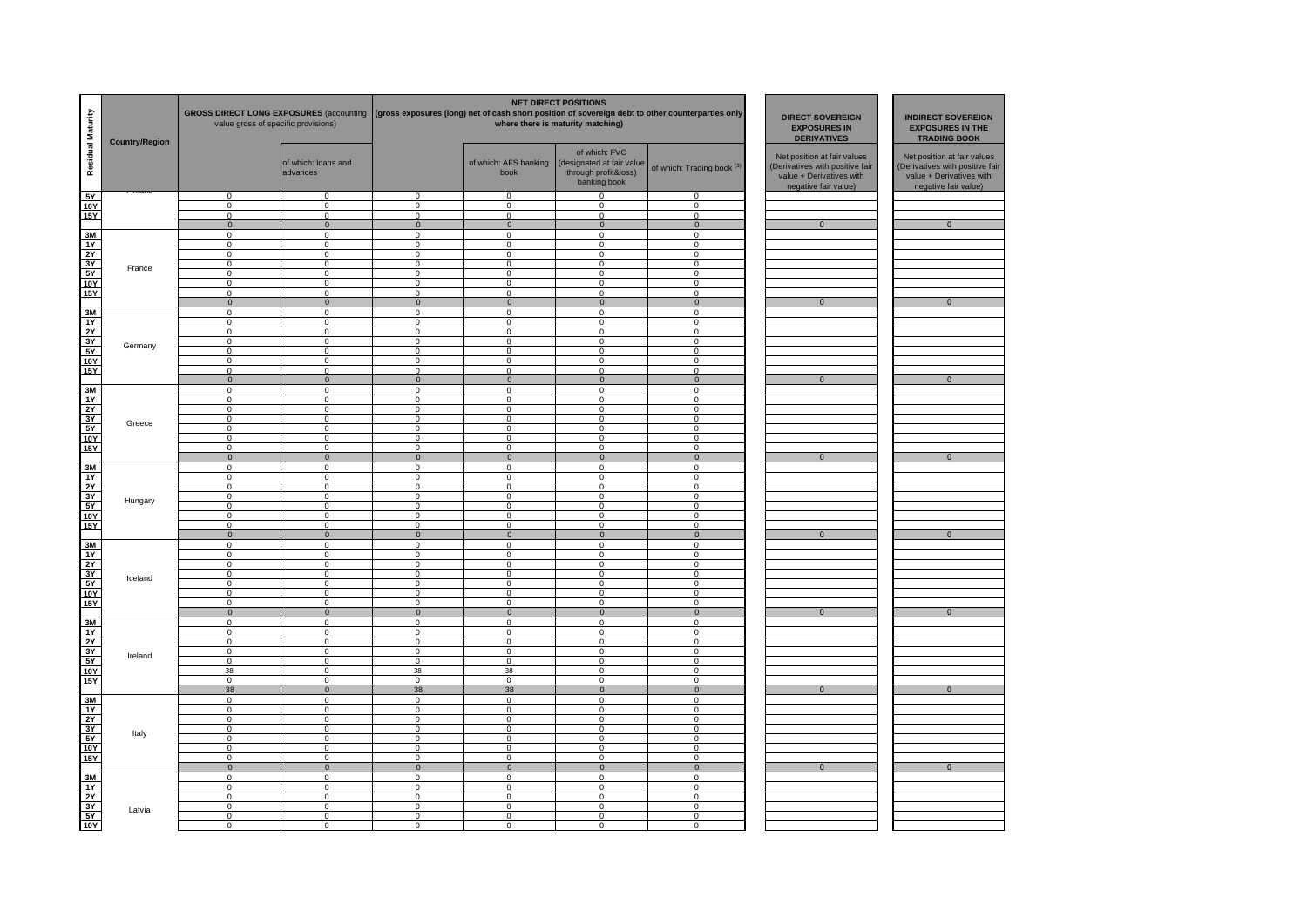| Residual Maturity                                                                                  | <b>Country/Region</b> | value gross of specific provisions) | <b>GROSS DIRECT LONG EXPOSURES (accounting</b> | <b>DIRECT SOVEREIGN</b><br><b>EXPOSURES IN</b><br><b>DERIVATIVES</b> | <b>INDIRECT SOVEREIGN</b><br><b>EXPOSURES IN THE</b><br><b>TRADING BOOK</b> |                                                                                    |                                       |                                                                                                                    |                                                                                                                   |
|----------------------------------------------------------------------------------------------------|-----------------------|-------------------------------------|------------------------------------------------|----------------------------------------------------------------------|-----------------------------------------------------------------------------|------------------------------------------------------------------------------------|---------------------------------------|--------------------------------------------------------------------------------------------------------------------|-------------------------------------------------------------------------------------------------------------------|
|                                                                                                    |                       |                                     | of which: loans and<br>advances                |                                                                      | of which: AFS banking<br>book                                               | of which: FVO<br>(designated at fair value<br>through profit&loss)<br>banking book | of which: Trading book <sup>(3)</sup> | Net position at fair values<br>(Derivatives with positive fair<br>value + Derivatives with<br>negative fair value) | Net position at fair values<br>Derivatives with positive fair<br>value + Derivatives with<br>negative fair value) |
| 15Y                                                                                                |                       | $\mathbf 0$                         | $\mathbf 0$                                    | $\mathbf 0$                                                          | $\mathbf 0$                                                                 | $\mathbf 0$                                                                        | $\mathbf 0$                           |                                                                                                                    |                                                                                                                   |
| 3M                                                                                                 |                       | $\overline{0}$<br>0                 | $\mathbf 0$<br>$\Omega$                        | $\mathbf{0}$<br>$\overline{0}$                                       | $\overline{0}$<br>$\mathbf 0$                                               | $\overline{0}$<br>$\mathbf 0$                                                      | $\overline{0}$<br>$\mathsf 0$         | $\overline{0}$                                                                                                     | $\overline{0}$                                                                                                    |
| 1Y                                                                                                 |                       | $\Omega$                            | $\mathbf 0$                                    | $\mathbf 0$                                                          | $\mathbf 0$                                                                 | $\mathsf 0$                                                                        | $\mathsf 0$                           |                                                                                                                    |                                                                                                                   |
| : 서 % 5                                                                                            |                       | $\overline{0}$<br>$\overline{0}$    | $\overline{0}$<br>$\overline{0}$               | $\overline{0}$<br>$\overline{0}$                                     | $\overline{0}$<br>$\overline{0}$                                            | $\overline{0}$<br>$\overline{0}$                                                   | $\overline{0}$<br>$\overline{0}$      |                                                                                                                    |                                                                                                                   |
|                                                                                                    | Liechtenstein         | $\Omega$                            | $\Omega$                                       | $\Omega$                                                             | $\Omega$                                                                    | $\Omega$                                                                           | $\Omega$                              |                                                                                                                    |                                                                                                                   |
| <b>10Y</b>                                                                                         |                       | $\overline{0}$                      | $\mathbf 0$                                    | $\overline{0}$                                                       | $\overline{0}$                                                              | $\overline{0}$                                                                     | $\overline{0}$                        |                                                                                                                    |                                                                                                                   |
| 15Y                                                                                                |                       | $\overline{0}$<br>$\mathbf 0$       | $\overline{0}$<br>$\mathbf 0$                  | $\overline{0}$<br>$\mathbf{0}$                                       | $\overline{0}$<br>$\mathbf{0}$                                              | $\overline{0}$<br>$\mathbf 0$                                                      | $\overline{0}$<br>$\mathbf{0}$        | $\overline{0}$                                                                                                     | $\overline{0}$                                                                                                    |
| 3M                                                                                                 |                       | $\mathbf 0$                         | $\mathbf 0$                                    | $\mathbf 0$                                                          | $\mathbf 0$                                                                 | $\mathbf 0$                                                                        | $\mathbf 0$                           |                                                                                                                    |                                                                                                                   |
| 1Y                                                                                                 |                       | $\mathbf 0$                         | $\mathbf 0$                                    | $\mathbf 0$                                                          | $\mathsf 0$                                                                 | $\mathbf 0$                                                                        | $\mathbf 0$                           |                                                                                                                    |                                                                                                                   |
| .<br>3<br>3<br>3<br>3<br>3                                                                         |                       | $\mathbf 0$<br>$\mathbf 0$          | 0<br>$\mathbf 0$                               | $\mathbf 0$<br>$\mathbf 0$                                           | $\mathbf 0$<br>$\mathbf 0$                                                  | $\mathbf 0$<br>$\mathsf 0$                                                         | $\mathbf{0}$<br>$\overline{0}$        |                                                                                                                    |                                                                                                                   |
|                                                                                                    | Lithuania             | $\mathsf 0$                         | 0                                              | $\mathbf 0$                                                          | $\mathsf 0$                                                                 | $\mathbf 0$                                                                        | $\overline{0}$                        |                                                                                                                    |                                                                                                                   |
| <b>10Y</b>                                                                                         |                       | $\mathbf 0$                         | $\mathbf 0$                                    | $\overline{0}$                                                       | $\overline{0}$                                                              | $\overline{0}$                                                                     | $\overline{0}$                        |                                                                                                                    |                                                                                                                   |
| <b>15Y</b>                                                                                         |                       | $\overline{0}$<br>$\overline{0}$    | $\Omega$<br>$\overline{0}$                     | $\overline{0}$<br>$\overline{0}$                                     | $\overline{0}$<br>$\overline{0}$                                            | $\overline{0}$<br>$\overline{0}$                                                   | $\overline{0}$<br>$\overline{0}$      | $\overline{0}$                                                                                                     | $\overline{0}$                                                                                                    |
|                                                                                                    |                       | 0                                   | $\mathbf 0$                                    | $\overline{0}$                                                       | $\overline{0}$                                                              | $\mathbf 0$                                                                        | $\overline{0}$                        |                                                                                                                    |                                                                                                                   |
| $\frac{3M}{1Y}$                                                                                    |                       | 0                                   | $\mathbf 0$                                    | $\overline{0}$                                                       | $\overline{0}$                                                              | $\overline{0}$                                                                     | $\overline{0}$                        |                                                                                                                    |                                                                                                                   |
| $\begin{array}{r}\n\overline{2Y} \\ \overline{3Y} \\ \overline{5Y} \\ \overline{10Y}\n\end{array}$ |                       | $\Omega$<br>$\Omega$                | $\Omega$                                       | $\overline{0}$                                                       | $\overline{0}$                                                              | $\mathbf 0$                                                                        | $\overline{0}$                        |                                                                                                                    |                                                                                                                   |
|                                                                                                    | Luxembourg            | 0                                   | $\mathbf 0$<br>$\mathbf 0$                     | $\mathbf 0$<br>$\mathbf 0$                                           | $\mathsf 0$<br>$\mathsf 0$                                                  | $\mathbf 0$<br>$\mathbf 0$                                                         | $\mathsf 0$<br>$\mathsf 0$            |                                                                                                                    |                                                                                                                   |
|                                                                                                    |                       | $\Omega$                            | $\mathbf 0$                                    | $\mathbf 0$                                                          | $\mathbf 0$                                                                 | $\mathbf 0$                                                                        | $\mathbf 0$                           |                                                                                                                    |                                                                                                                   |
| <b>15Y</b>                                                                                         |                       | 0                                   | $\mathbf 0$                                    | $\overline{0}$                                                       | $\overline{0}$                                                              | $\mathbf 0$<br>$\Omega$                                                            | $\overline{0}$                        | $\overline{0}$                                                                                                     | $\overline{0}$                                                                                                    |
|                                                                                                    |                       | $\overline{0}$<br>$\Omega$          | $\overline{0}$<br>$\Omega$                     | $\overline{0}$<br>$\Omega$                                           | $\overline{0}$<br>$\mathbf 0$                                               | $\mathbf 0$                                                                        | $\overline{0}$<br>$\mathsf 0$         |                                                                                                                    |                                                                                                                   |
| $\frac{3M}{1Y}$                                                                                    |                       | $\overline{0}$                      | $\overline{0}$                                 | $\overline{0}$                                                       | $\overline{0}$                                                              | $\overline{0}$                                                                     | $\overline{0}$                        |                                                                                                                    |                                                                                                                   |
|                                                                                                    |                       | $\overline{0}$                      | $\overline{0}$                                 | $\overline{0}$                                                       | $\overline{0}$                                                              | $\overline{0}$                                                                     | $\overline{0}$                        |                                                                                                                    |                                                                                                                   |
|                                                                                                    | Malta                 | $\Omega$<br>$\overline{0}$          | $\Omega$<br>$\mathbf 0$                        | $\Omega$<br>$\overline{0}$                                           | $\Omega$<br>$\overline{0}$                                                  | $\Omega$<br>$\overline{0}$                                                         | $\Omega$<br>$\overline{0}$            |                                                                                                                    |                                                                                                                   |
|                                                                                                    |                       | $\overline{0}$                      | $\overline{0}$                                 | $\overline{0}$                                                       | $\overline{0}$                                                              | $\overline{0}$                                                                     | $\overline{0}$                        |                                                                                                                    |                                                                                                                   |
| $\frac{2Y}{3Y}$ $\frac{3Y}{10Y}$ $\frac{5Y}{15Y}$                                                  |                       | $\mathbf 0$                         | $\mathbf 0$                                    | $\mathbf 0$                                                          | $\mathbf 0$                                                                 | $\mathbf 0$                                                                        | $\mathbf 0$                           |                                                                                                                    |                                                                                                                   |
|                                                                                                    |                       | $\mathbf 0$<br>$\mathbf 0$          | $\mathbf{0}$<br>$\mathbf 0$                    | $\overline{0}$<br>$\mathbf 0$                                        | $\mathbf 0$<br>$\mathbf{0}$                                                 | $\mathbf 0$<br>$\mathbf 0$                                                         | $\mathbf{0}$<br>$\mathbf 0$           | $\mathbf{0}$                                                                                                       | $\mathbf{0}$                                                                                                      |
| $\frac{3M}{1Y}$                                                                                    |                       | $\mathbf 0$                         | 0                                              | $\mathbf 0$                                                          | $\mathbf 0$                                                                 | 0                                                                                  | $\mathbf 0$                           |                                                                                                                    |                                                                                                                   |
|                                                                                                    |                       | $\mathbf 0$                         | 0                                              | $\overline{0}$                                                       | $\overline{0}$                                                              | $\mathbf 0$                                                                        | $\overline{0}$                        |                                                                                                                    |                                                                                                                   |
| )<br>10Y<br>10Y                                                                                    | Netherlands           | 0<br>$\mathbf 0$                    | $\mathbf 0$<br>$\Omega$                        | $\overline{0}$<br>$\overline{0}$                                     | $\mathbf 0$<br>$\overline{0}$                                               | 0<br>$\overline{0}$                                                                | $\overline{0}$<br>$\overline{0}$      |                                                                                                                    |                                                                                                                   |
|                                                                                                    |                       | $\overline{0}$                      | $\mathbf 0$                                    | $\overline{0}$                                                       | $\overline{0}$                                                              | $\overline{0}$                                                                     | $\overline{0}$                        |                                                                                                                    |                                                                                                                   |
| 15Y                                                                                                |                       | 0                                   | $\Omega$                                       | $\Omega$                                                             | $\mathbf 0$                                                                 | $\mathbf 0$                                                                        | $\mathbf 0$                           |                                                                                                                    |                                                                                                                   |
| 3M                                                                                                 |                       | $\mathbf{0}$<br>0                   | $\mathbf{0}$<br>$\mathbf 0$                    | $\mathbf{0}$<br>$\mathbf 0$                                          | $\overline{0}$<br>$\mathbf 0$                                               | $\mathbf{0}$<br>$\mathbf 0$                                                        | $\overline{0}$<br>$\mathbf 0$         | $\mathbf{0}$                                                                                                       | $\mathbf{0}$                                                                                                      |
|                                                                                                    |                       | $\Omega$                            | $\Omega$                                       | $\mathbf 0$                                                          | $\mathbf 0$                                                                 | $\mathbf 0$                                                                        | $\mathbf 0$                           |                                                                                                                    |                                                                                                                   |
| )<br>3Y<br>3Y<br>5Y                                                                                |                       | $\Omega$                            | $\mathbf 0$                                    | $\mathbf 0$                                                          | $\mathbf 0$                                                                 | $\mathbf 0$                                                                        | $\mathbf 0$                           |                                                                                                                    |                                                                                                                   |
|                                                                                                    | Norway                | $\Omega$<br>$\Omega$                | $\mathbf 0$<br>$\mathbf 0$                     | $\mathbf 0$<br>$\mathbf 0$                                           | $\mathbf 0$<br>$\mathbf 0$                                                  | $\mathbf 0$<br>$\mathbf 0$                                                         | $^{\circ}$<br>$^{\circ}$              |                                                                                                                    |                                                                                                                   |
| <b>10Y</b>                                                                                         |                       | 0                                   | $\mathbf 0$                                    | $\mathbf 0$                                                          | $\mathbf 0$                                                                 | 0                                                                                  | $\mathbf 0$                           |                                                                                                                    |                                                                                                                   |
| <b>15Y</b>                                                                                         |                       | $\mathbf 0$                         | $\mathbf 0$                                    | $\mathbf 0$                                                          | $\mathbf 0$                                                                 | $\mathbf 0$                                                                        | $\mathsf 0$                           |                                                                                                                    |                                                                                                                   |
| 3M                                                                                                 |                       | $\overline{0}$<br>$\Omega$          | $\overline{0}$<br>$\Omega$                     | $\overline{0}$<br>$\mathbf 0$                                        | $\overline{0}$<br>$\Omega$                                                  | $\overline{0}$<br>$\Omega$                                                         | $\overline{0}$<br>$\mathbf 0$         | $\overline{0}$                                                                                                     | $\overline{0}$                                                                                                    |
| 1Y                                                                                                 |                       | $\Omega$                            | $\Omega$                                       | $\Omega$                                                             | $\Omega$                                                                    | $\Omega$                                                                           | $\Omega$                              |                                                                                                                    |                                                                                                                   |
| 2Y                                                                                                 |                       | $\Omega$                            | $\Omega$                                       | $\Omega$                                                             | $\Omega$                                                                    | $\Omega$                                                                           | $\Omega$                              |                                                                                                                    |                                                                                                                   |
| $\frac{3Y}{5Y}$ $\frac{10Y}{15Y}$                                                                  | Poland                | $\mathbf 0$<br>0                    | $\mathbf 0$<br>$\mathbf 0$                     | $\mathbf 0$<br>$\mathbf 0$                                           | $\mathbf 0$<br>$\mathbf 0$                                                  | $\mathbf 0$<br>$\mathbf 0$                                                         | $\mathbf{0}$<br>$\mathbf{0}$          |                                                                                                                    |                                                                                                                   |
|                                                                                                    |                       | $\mathbf 0$                         | $\mathbf 0$                                    | $\mathbf 0$                                                          | $\mathbf 0$                                                                 | $\mathbf 0$                                                                        | $\mathbf{0}$                          |                                                                                                                    |                                                                                                                   |
|                                                                                                    |                       | $\mathbf 0$                         | 0                                              | $\mathbf 0$                                                          | $\mathbf 0$                                                                 | $\mathbf 0$                                                                        | $\mathbf 0$                           |                                                                                                                    |                                                                                                                   |
|                                                                                                    |                       | $\mathbf{0}$<br>$\mathbf 0$         | $\overline{0}$<br>$\mathbf 0$                  | $\overline{0}$<br>$\mathbf 0$                                        | $\overline{0}$<br>$\mathbf{0}$                                              | $\mathbf{0}$<br>$\overline{0}$                                                     | $\overline{0}$<br>$\mathbf{0}$        | $\overline{0}$                                                                                                     | $\mathbf{0}$                                                                                                      |
| $\frac{3M}{1Y}$                                                                                    |                       | $\mathbf 0$                         | 0                                              | $\mathbf 0$                                                          | $\mathbf 0$                                                                 | $\mathsf 0$                                                                        | $\mathbf{0}$                          |                                                                                                                    |                                                                                                                   |
| 2Y                                                                                                 |                       | 0                                   | $\mathbf 0$                                    | $\mathbf 0$                                                          | 0                                                                           | $\mathbf 0$                                                                        | $\mathbf 0$                           |                                                                                                                    |                                                                                                                   |
| $rac{3Y}{5Y}$                                                                                      | Portugal              | $\mathbf 0$<br>$\mathbf 0$          | $\Omega$<br>$\mathbf 0$                        | $\mathbf 0$<br>$\mathbf 0$                                           | $\mathsf 0$<br>$\mathsf 0$                                                  | $\mathbf 0$<br>$\mathbf 0$                                                         | $\mathbf 0$<br>$\mathbf 0$            |                                                                                                                    |                                                                                                                   |
| <b>10Y</b>                                                                                         |                       | 91                                  | $\Omega$                                       | 91                                                                   | 91                                                                          | $\mathbf 0$                                                                        | $\mathbf 0$                           |                                                                                                                    |                                                                                                                   |
| <b>15Y</b>                                                                                         |                       | 0                                   | $\mathbf 0$                                    | $\mathbf 0$                                                          | $\mathbf 0$                                                                 | $\mathbf 0$                                                                        | $\mathbf 0$                           |                                                                                                                    |                                                                                                                   |
|                                                                                                    |                       | 91                                  | $\Omega$                                       | 91                                                                   | 91                                                                          | $\Omega$                                                                           | $\mathbf{0}$                          | $\mathbf{0}$                                                                                                       | $\overline{0}$                                                                                                    |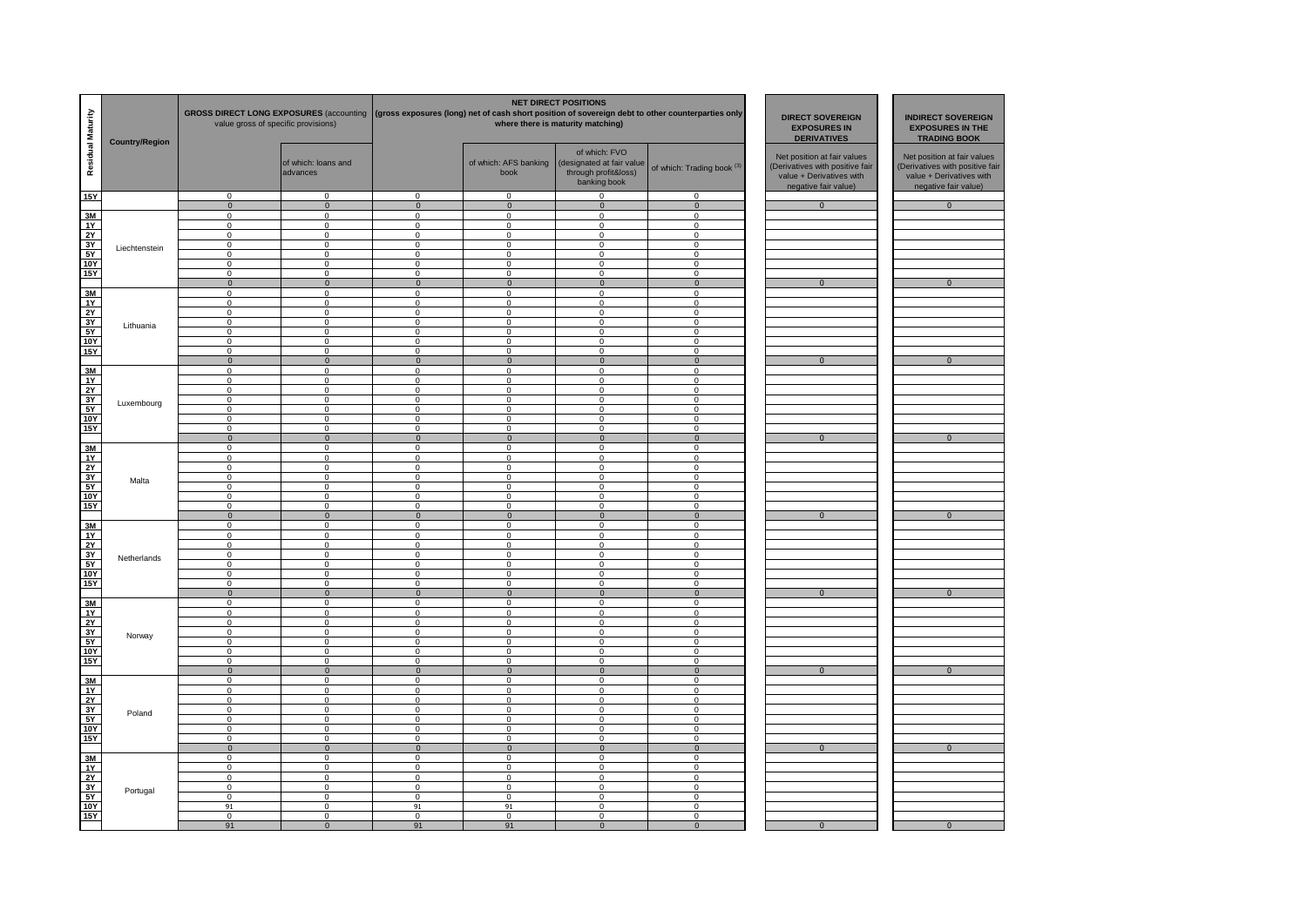| Residual Maturity                                                                                                            | <b>Country/Region</b> | GROSS DIRECT LONG EXPOSURES (accounting (gross exposures (long) net of cash short position of sovereign debt to other counterparties only<br>value gross of specific provisions) |                                 |                            |                               | <b>NET DIRECT POSITIONS</b><br>where there is maturity matching)                   | <b>DIRECT SOVEREIGN</b><br><b>EXPOSURES IN</b><br><b>DERIVATIVES</b> | <b>INDIRECT SOVEREIGN</b><br><b>EXPOSURES IN THE</b><br><b>TRADING BOOK</b>                                        |                                                                                                                   |
|------------------------------------------------------------------------------------------------------------------------------|-----------------------|----------------------------------------------------------------------------------------------------------------------------------------------------------------------------------|---------------------------------|----------------------------|-------------------------------|------------------------------------------------------------------------------------|----------------------------------------------------------------------|--------------------------------------------------------------------------------------------------------------------|-------------------------------------------------------------------------------------------------------------------|
|                                                                                                                              |                       |                                                                                                                                                                                  | of which: loans and<br>advances |                            | of which: AFS banking<br>book | of which: FVO<br>(designated at fair value<br>through profit&loss)<br>banking book | of which: Trading book <sup>(3)</sup>                                | Net position at fair values<br>(Derivatives with positive fair<br>value + Derivatives with<br>negative fair value) | Net position at fair values<br>Derivatives with positive fair<br>value + Derivatives with<br>negative fair value) |
| $\begin{array}{c}\n\hline\n3M \\ \hline\n1Y \\ \hline\n2Y \\ \hline\n3Y \\ \hline\n5Y \\ \hline\n10Y \\ \hline\n\end{array}$ |                       | $\mathbf 0$                                                                                                                                                                      | $\Omega$                        | $\mathbf 0$                | $\mathbf 0$                   | $\Omega$                                                                           | $\mathbf 0$                                                          |                                                                                                                    |                                                                                                                   |
|                                                                                                                              |                       | $\mathbf 0$                                                                                                                                                                      | $\mathbf 0$                     | $\mathbf 0$                | $\mathbf 0$                   | 0                                                                                  | $\mathbf 0$                                                          |                                                                                                                    |                                                                                                                   |
|                                                                                                                              |                       | $\mathbf 0$                                                                                                                                                                      | $\Omega$                        | $\mathbf 0$                | 0                             | 0                                                                                  | $\mathsf 0$                                                          |                                                                                                                    |                                                                                                                   |
|                                                                                                                              | Romania               | $\mathbf 0$                                                                                                                                                                      | $\Omega$                        | $\mathbf 0$                | 0                             | $\mathsf 0$                                                                        | $\mathsf 0$                                                          |                                                                                                                    |                                                                                                                   |
|                                                                                                                              |                       | $\mathbf 0$                                                                                                                                                                      | $\mathbf 0$                     | $\mathbf 0$                | 0                             | $\mathbf 0$                                                                        | $\mathbf 0$                                                          |                                                                                                                    |                                                                                                                   |
|                                                                                                                              |                       | $\overline{0}$                                                                                                                                                                   | $\Omega$                        | $\Omega$                   | $\Omega$                      | $\Omega$                                                                           | $\Omega$                                                             |                                                                                                                    |                                                                                                                   |
| 15Y                                                                                                                          |                       | $\Omega$                                                                                                                                                                         | $\Omega$                        | $\Omega$                   | $\Omega$                      | $\Omega$                                                                           | $\Omega$                                                             |                                                                                                                    |                                                                                                                   |
|                                                                                                                              |                       | $\mathbf{0}$                                                                                                                                                                     | $\mathbf{0}$                    | $\mathbf{0}$               | $\mathbf{0}$                  | $\mathbf{0}$                                                                       | $\mathbf{0}$                                                         | $\overline{0}$                                                                                                     | $\overline{0}$                                                                                                    |
|                                                                                                                              |                       | $\mathbf 0$                                                                                                                                                                      | $\mathbf 0$                     | $\mathbf 0$                | $\mathbf 0$                   | $\mathbf 0$                                                                        | $\mathbf 0$                                                          |                                                                                                                    |                                                                                                                   |
|                                                                                                                              |                       | $\mathbf 0$                                                                                                                                                                      | $\mathbf 0$                     | $\mathbf 0$                | $\mathbf 0$                   | $\mathbf 0$                                                                        | $\mathbf 0$                                                          |                                                                                                                    |                                                                                                                   |
|                                                                                                                              |                       | $\mathbf{0}$                                                                                                                                                                     | $\mathbf 0$                     | $\mathbf 0$                | 0                             | $\mathbf{0}$                                                                       | $\mathbf 0$                                                          |                                                                                                                    |                                                                                                                   |
|                                                                                                                              | Slovakia              | $\mathbf 0$                                                                                                                                                                      | $\mathbf 0$                     | $\mathbf 0$                | $\mathbf 0$                   | $\mathbf 0$                                                                        | $\mathbf{0}$                                                         |                                                                                                                    |                                                                                                                   |
|                                                                                                                              |                       | 0                                                                                                                                                                                | $\mathbf 0$                     | $\mathbf 0$                | $\mathbf 0$                   | $\mathbf 0$                                                                        | $\overline{0}$                                                       |                                                                                                                    |                                                                                                                   |
|                                                                                                                              |                       | $\mathsf 0$                                                                                                                                                                      | $\mathbf{0}$                    | $\mathsf 0$                | $\mathbf 0$                   | $\mathbf 0$                                                                        | $\mathbf 0$                                                          |                                                                                                                    |                                                                                                                   |
|                                                                                                                              |                       | $\Omega$                                                                                                                                                                         | $\mathbf 0$                     | $\mathbf 0$                | 0                             | $\Omega$                                                                           | $\mathsf 0$                                                          |                                                                                                                    |                                                                                                                   |
|                                                                                                                              |                       | $\mathbf{0}$                                                                                                                                                                     | $\Omega$                        | $\mathbf{0}$               | $\mathbf{0}$                  | $\mathbf{0}$                                                                       | $\mathbf{0}$                                                         | $\overline{0}$                                                                                                     | $\overline{0}$                                                                                                    |
| <u> ) 서 시 시 시 시 시 시 시 시</u><br>10<br>10 시 시 시 시 시 시 시 시 시 시 시 시                                                              |                       | $\mathbf 0$                                                                                                                                                                      | $\mathbf 0$                     | $\mathbf 0$                | $\mathbf 0$                   | $\mathbf{0}$                                                                       | $\mathbf 0$                                                          |                                                                                                                    |                                                                                                                   |
|                                                                                                                              |                       | $\Omega$                                                                                                                                                                         | $\mathbf 0$                     | $\mathbf 0$                | $\mathbf 0$                   | $\mathbf 0$                                                                        | $\mathbf 0$                                                          |                                                                                                                    |                                                                                                                   |
|                                                                                                                              |                       | $\mathbf 0$                                                                                                                                                                      | $\mathbf 0$                     | $\mathbf 0$                | $\mathsf 0$                   | $\mathsf 0$                                                                        | $\mathsf 0$                                                          |                                                                                                                    |                                                                                                                   |
|                                                                                                                              | Slovenia              | $\mathbf 0$                                                                                                                                                                      | $\mathbf 0$                     | $\mathbf 0$                | 0                             | 0                                                                                  | $\mathbf 0$                                                          |                                                                                                                    |                                                                                                                   |
|                                                                                                                              |                       | $\Omega$                                                                                                                                                                         | $\Omega$                        | $\mathbf 0$                | $\mathbf 0$                   | 0                                                                                  | $\mathbf 0$                                                          |                                                                                                                    |                                                                                                                   |
|                                                                                                                              |                       | $\mathbf 0$                                                                                                                                                                      | $\Omega$                        | $\mathbf 0$                | $\mathbf 0$                   | 0                                                                                  | $\,0\,$                                                              |                                                                                                                    |                                                                                                                   |
| <b>15Y</b>                                                                                                                   |                       | $\overline{0}$                                                                                                                                                                   | $\mathbf 0$                     | $\mathbf 0$                | $\mathsf 0$                   | $\mathbf 0$                                                                        | $\mathsf 0$                                                          |                                                                                                                    |                                                                                                                   |
|                                                                                                                              |                       | $\overline{0}$                                                                                                                                                                   | $\overline{0}$                  | $\overline{0}$             | $\overline{0}$                | $\overline{0}$                                                                     | $\overline{0}$                                                       | $\overline{0}$                                                                                                     | $\overline{0}$                                                                                                    |
|                                                                                                                              |                       | 455                                                                                                                                                                              | 380                             | 455                        | 74                            | $\mathbf 0$                                                                        | $\mathbf 0$                                                          |                                                                                                                    |                                                                                                                   |
|                                                                                                                              |                       | 1.440                                                                                                                                                                            | 225                             | 1,440                      | 1.214                         | $\mathbf{0}$                                                                       | $\mathbf 0$                                                          |                                                                                                                    |                                                                                                                   |
|                                                                                                                              | Spain                 | 1,027                                                                                                                                                                            | 64                              | 1,027                      | 963                           | $\mathbf 0$                                                                        | $\mathbf 0$                                                          |                                                                                                                    |                                                                                                                   |
|                                                                                                                              |                       | 575                                                                                                                                                                              | 23                              | 575                        | 552                           | 0                                                                                  | $\mathsf 0$                                                          |                                                                                                                    |                                                                                                                   |
|                                                                                                                              |                       | 325                                                                                                                                                                              | 167                             | 325                        | 158                           | $\mathbf 0$                                                                        | $\mathbf{0}$                                                         |                                                                                                                    |                                                                                                                   |
|                                                                                                                              |                       | 3,282                                                                                                                                                                            | 69                              | 3,282                      | 3,213                         | $\mathbf{0}$                                                                       | $\mathbf 0$                                                          |                                                                                                                    |                                                                                                                   |
|                                                                                                                              |                       | 191                                                                                                                                                                              | 63                              | 191                        | 128                           | $\Omega$                                                                           | $\mathbf{0}$                                                         |                                                                                                                    |                                                                                                                   |
|                                                                                                                              |                       | 7,296                                                                                                                                                                            | 992                             | 7,296                      | 6,303                         | $\mathbf{0}$                                                                       | $\overline{0}$                                                       | $\overline{0}$                                                                                                     | $\overline{0}$                                                                                                    |
|                                                                                                                              |                       | $\overline{0}$                                                                                                                                                                   | $\mathbf{0}$                    | $\overline{0}$             | $\mathbf{0}$                  | $\mathbf 0$                                                                        | $\overline{0}$                                                       |                                                                                                                    |                                                                                                                   |
|                                                                                                                              |                       | $\mathsf 0$                                                                                                                                                                      | $\mathbf 0$                     | $\mathsf 0$                | $\mathsf 0$                   | $\Omega$                                                                           | $\mathsf 0$                                                          |                                                                                                                    |                                                                                                                   |
|                                                                                                                              |                       | $\mathbf 0$                                                                                                                                                                      | $\mathbf 0$                     | $\mathbf 0$                | $\mathbf 0$                   | $\Omega$                                                                           | $\mathbf 0$                                                          |                                                                                                                    |                                                                                                                   |
|                                                                                                                              | Sweden                | $\mathsf 0$<br>$\Omega$                                                                                                                                                          | $\mathsf 0$                     | $\mathbf 0$                | $\mathsf 0$                   | $\mathsf 0$                                                                        | $\mathbf 0$                                                          |                                                                                                                    |                                                                                                                   |
|                                                                                                                              |                       |                                                                                                                                                                                  | $\mathbf 0$                     | $\mathbf 0$                | $\mathsf 0$                   | $\mathsf 0$                                                                        | $\mathbf 0$                                                          |                                                                                                                    |                                                                                                                   |
|                                                                                                                              |                       | $\mathbf 0$<br>$\mathbf 0$                                                                                                                                                       | $\mathbf 0$<br>$\Omega$         | $\mathbf 0$<br>$\mathbf 0$ | $\mathbf 0$<br>0              | $\mathbf 0$<br>0                                                                   | $\mathbf 0$<br>$\mathsf 0$                                           |                                                                                                                    |                                                                                                                   |
|                                                                                                                              |                       | $\overline{0}$                                                                                                                                                                   | $\overline{0}$                  | $\overline{0}$             | $\overline{0}$                | $\overline{0}$                                                                     | $\overline{0}$                                                       | $\overline{0}$                                                                                                     | $\overline{0}$                                                                                                    |
|                                                                                                                              |                       | $\Omega$                                                                                                                                                                         | $\Omega$                        | $\mathbf 0$                | $\mathbf 0$                   | $\Omega$                                                                           | $\mathbf 0$                                                          |                                                                                                                    |                                                                                                                   |
| $\begin{array}{r}\n 3M \\  1Y \\  2Y \\  3Y \\  5Y \\  10Y \\  15Y\n\end{array}$                                             |                       | $\Omega$                                                                                                                                                                         | $\Omega$                        | $\mathbf 0$                | $\mathsf 0$                   | $\Omega$                                                                           | $\mathsf 0$                                                          |                                                                                                                    |                                                                                                                   |
|                                                                                                                              |                       | $\mathbf 0$                                                                                                                                                                      | $\mathbf 0$                     | $\mathbf 0$                | $\mathbf 0$                   | $\mathbf{0}$                                                                       | $\mathbf 0$                                                          |                                                                                                                    |                                                                                                                   |
|                                                                                                                              |                       | $\mathbf 0$                                                                                                                                                                      | $\mathbf 0$                     | $\mathbf 0$                | $\mathbf 0$                   | $\mathbf{0}$                                                                       | $\mathbf 0$                                                          |                                                                                                                    |                                                                                                                   |
|                                                                                                                              | United Kingdom        | $\mathsf 0$                                                                                                                                                                      | $\mathsf 0$                     | $\mathbf 0$                | $\mathbf 0$                   | $\mathbf 0$                                                                        | $\mathbf 0$                                                          |                                                                                                                    |                                                                                                                   |
|                                                                                                                              |                       | $\mathbf{0}$                                                                                                                                                                     | $\mathbf 0$                     | $\mathbf 0$                | $\mathbf 0$                   | $\mathbf 0$                                                                        | $\mathbf 0$                                                          |                                                                                                                    |                                                                                                                   |
|                                                                                                                              |                       | $\overline{0}$                                                                                                                                                                   | $\mathbf 0$                     | $\mathbf 0$                | $\mathbf 0$                   | $\mathbf 0$                                                                        | $\mathsf 0$                                                          |                                                                                                                    |                                                                                                                   |
|                                                                                                                              |                       | $\overline{0}$                                                                                                                                                                   | $\overline{0}$                  | $\overline{0}$             | $\Omega$                      | $\overline{0}$                                                                     | $\overline{0}$                                                       | $\overline{0}$                                                                                                     | $\overline{0}$                                                                                                    |
|                                                                                                                              |                       |                                                                                                                                                                                  |                                 |                            |                               |                                                                                    |                                                                      |                                                                                                                    |                                                                                                                   |
|                                                                                                                              | <b>TOTAL EEA 30</b>   | 7,425                                                                                                                                                                            | 992                             | 7.425                      | 6,433                         | $\overline{\mathbf{0}}$                                                            | $\overline{\mathbf{0}}$                                              | $\overline{\mathbf{0}}$                                                                                            | $\overline{\mathbf{0}}$                                                                                           |
|                                                                                                                              |                       |                                                                                                                                                                                  |                                 |                            |                               |                                                                                    |                                                                      |                                                                                                                    |                                                                                                                   |
| 13 3 3 3 3 3                                                                                                                 |                       | $\overline{0}$                                                                                                                                                                   | $\overline{0}$                  | $\overline{0}$             | $\overline{0}$                | $\overline{0}$                                                                     | $\overline{0}$                                                       |                                                                                                                    |                                                                                                                   |
|                                                                                                                              |                       | $\overline{0}$                                                                                                                                                                   | $\mathbf 0$                     | $\mathbf 0$                | $\mathbf 0$                   | $\mathbf{0}$                                                                       | $\mathbf{0}$                                                         |                                                                                                                    |                                                                                                                   |
|                                                                                                                              |                       | $\mathbf 0$                                                                                                                                                                      | $\mathbf 0$                     | $\mathbf 0$                | $\mathbf 0$                   | $\mathbf{0}$                                                                       | $\mathbf 0$                                                          |                                                                                                                    |                                                                                                                   |
|                                                                                                                              | <b>United States</b>  | $\mathbf 0$                                                                                                                                                                      | $\mathbf{0}$                    | $\mathsf 0$                | $\mathbf 0$                   | $\mathbf 0$                                                                        | $\mathbf{0}$                                                         |                                                                                                                    |                                                                                                                   |
|                                                                                                                              |                       | $\mathbf 0$                                                                                                                                                                      | $\mathbf 0$                     | $\mathsf 0$                | $\mathbf 0$                   | $\mathbf 0$                                                                        | $\mathbf 0$                                                          |                                                                                                                    |                                                                                                                   |
|                                                                                                                              |                       | $\mathbf{0}$                                                                                                                                                                     | $\mathbf 0$                     | $\mathbf 0$                | $\mathbf 0$                   | $\mathbf 0$                                                                        | $\mathbf 0$                                                          |                                                                                                                    |                                                                                                                   |
|                                                                                                                              |                       | $\mathbf{0}$                                                                                                                                                                     | $\Omega$                        | 0                          | $\mathbf 0$                   | $\mathbf{0}$                                                                       | $\mathbf 0$                                                          |                                                                                                                    |                                                                                                                   |
|                                                                                                                              |                       | $\overline{0}$                                                                                                                                                                   | $\overline{0}$                  | $\overline{0}$             | $\overline{0}$                | $\overline{0}$                                                                     | $\overline{0}$                                                       | $\overline{0}$                                                                                                     | $\overline{0}$                                                                                                    |
|                                                                                                                              |                       | $\mathbf 0$                                                                                                                                                                      | $\mathbf 0$                     | $\mathbf 0$                | 0                             | 0                                                                                  | $\mathbf 0$                                                          |                                                                                                                    |                                                                                                                   |
|                                                                                                                              |                       | $\mathbf 0$                                                                                                                                                                      | $\Omega$                        | $\mathsf 0$                | $\mathbf 0$                   | $\mathbf 0$                                                                        | $\mathbf 0$                                                          |                                                                                                                    |                                                                                                                   |
|                                                                                                                              |                       | $\mathsf 0$                                                                                                                                                                      | $\mathbf 0$                     | $\mathbf 0$                | $\mathbf 0$                   | $\mathbf 0$                                                                        | $\overline{0}$                                                       |                                                                                                                    |                                                                                                                   |
|                                                                                                                              | Japan                 | $\Omega$                                                                                                                                                                         | $\Omega$                        | $\mathbf 0$                | $\mathsf 0$                   | $\mathbf 0$                                                                        | $\mathbf{0}$                                                         |                                                                                                                    |                                                                                                                   |
|                                                                                                                              |                       | $\mathbf 0$                                                                                                                                                                      | $\mathbf 0$                     | $\mathbf 0$                | $\mathbf 0$                   | $\mathbf 0$                                                                        | $\mathbf 0$                                                          |                                                                                                                    |                                                                                                                   |
|                                                                                                                              |                       | $\Omega$                                                                                                                                                                         | $\mathbf 0$                     | $\overline{0}$             | $\overline{0}$                | $\mathbf 0$                                                                        | $\overline{0}$                                                       |                                                                                                                    |                                                                                                                   |
|                                                                                                                              |                       | $\Omega$                                                                                                                                                                         | $\Omega$                        | $\Omega$                   | $\Omega$                      | $\Omega$                                                                           | $\Omega$                                                             |                                                                                                                    |                                                                                                                   |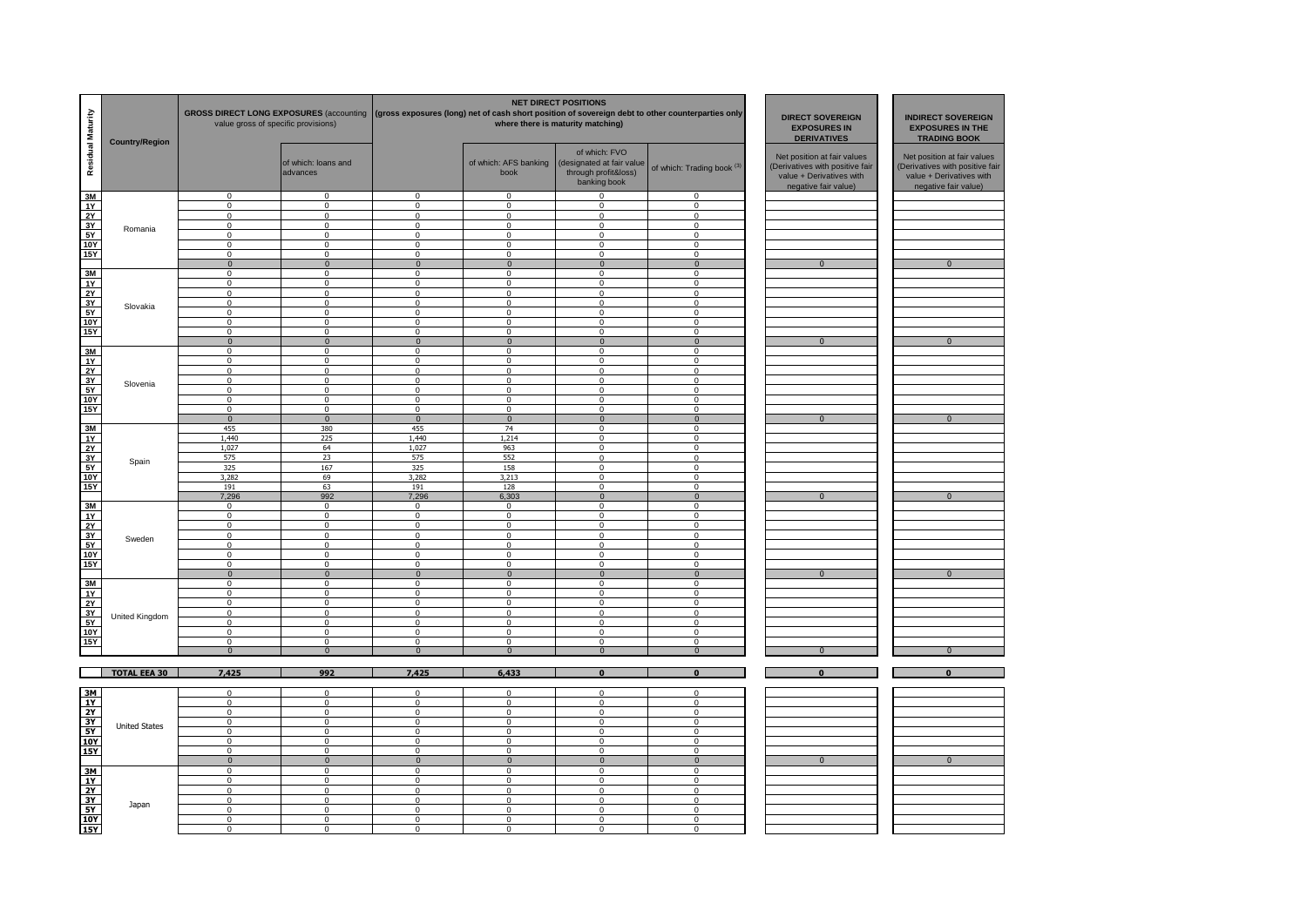| Residual Maturity                                                                                  | <b>Country/Region</b>     | GROSS DIRECT LONG EXPOSURES (accounting (gross exposures (long) net of cash short position of sovereign debt to other counterparties only<br>value gross of specific provisions) |                                 |                             |                         | <b>NET DIRECT POSITIONS</b><br>where there is maturity matching)                                          | <b>DIRECT SOVEREIGN</b><br><b>EXPOSURES IN</b><br><b>DERIVATIVES</b> | <b>INDIRECT SOVEREIGN</b><br><b>EXPOSURES IN THE</b><br><b>TRADING BOOK</b>                                        |                                                                                                                    |
|----------------------------------------------------------------------------------------------------|---------------------------|----------------------------------------------------------------------------------------------------------------------------------------------------------------------------------|---------------------------------|-----------------------------|-------------------------|-----------------------------------------------------------------------------------------------------------|----------------------------------------------------------------------|--------------------------------------------------------------------------------------------------------------------|--------------------------------------------------------------------------------------------------------------------|
|                                                                                                    |                           |                                                                                                                                                                                  | of which: loans and<br>advances |                             | book                    | of which: FVO<br>of which: AFS banking (designated at fair value)<br>through profit&loss)<br>banking book | of which: Trading book <sup>(3)</sup>                                | Net position at fair values<br>(Derivatives with positive fair<br>value + Derivatives with<br>negative fair value) | Net position at fair values<br>(Derivatives with positive fair<br>value + Derivatives with<br>negative fair value) |
|                                                                                                    |                           | $\Omega$                                                                                                                                                                         | $\mathbf{0}$                    | $\Omega$                    | $\Omega$                | $\overline{0}$                                                                                            | $\mathbf{0}$                                                         | $\Omega$                                                                                                           | $\Omega$                                                                                                           |
| 3M                                                                                                 |                           | $\Omega$                                                                                                                                                                         | $\Omega$                        | $\Omega$                    | $\Omega$                | $\Omega$                                                                                                  | $\Omega$                                                             |                                                                                                                    |                                                                                                                    |
| 1Y                                                                                                 |                           | $\mathbf 0$                                                                                                                                                                      | $\mathbf 0$                     | $\mathbf 0$                 | $\Omega$                | $\Omega$                                                                                                  | $\Omega$                                                             |                                                                                                                    |                                                                                                                    |
| $\frac{2Y}{3Y}$                                                                                    |                           | $\Omega$                                                                                                                                                                         | $\Omega$                        | $\Omega$                    | $\Omega$                | $\Omega$                                                                                                  | $\mathbf{0}$                                                         |                                                                                                                    |                                                                                                                    |
|                                                                                                    | Other non EEA non         | $\Omega$                                                                                                                                                                         | $\mathbf 0$                     | $\Omega$                    | $\Omega$                | $\Omega$                                                                                                  | $\mathbf 0$                                                          |                                                                                                                    |                                                                                                                    |
| $rac{5Y}{10Y}$                                                                                     | <b>Emerging countries</b> | $\mathsf 0$                                                                                                                                                                      | $\mathbf 0$                     | $\mathbf 0$                 | $\Omega$                | $\mathbf 0$                                                                                               | $\mathbf 0$                                                          |                                                                                                                    |                                                                                                                    |
|                                                                                                    |                           | $\mathbf 0$                                                                                                                                                                      | $\Omega$                        | $\mathbf 0$                 | $\Omega$                | $\Omega$                                                                                                  | $\overline{0}$                                                       |                                                                                                                    |                                                                                                                    |
| <b>15Y</b>                                                                                         |                           | $\mathbf 0$                                                                                                                                                                      | $\mathbf 0$                     | $\mathbf 0$                 | $\mathbf 0$             | $\Omega$                                                                                                  | $\mathbf{0}$                                                         |                                                                                                                    |                                                                                                                    |
|                                                                                                    |                           | $\overline{0}$                                                                                                                                                                   | $\overline{0}$                  | $\mathbf{0}$                | $\mathbf{0}$            | $\mathbf 0$                                                                                               | $\mathbf{0}$                                                         | $\Omega$                                                                                                           | $\mathbf{0}$                                                                                                       |
| 3M                                                                                                 |                           | $\mathbf 0$                                                                                                                                                                      | $\mathbf 0$                     | $\mathbf 0$                 | $\Omega$                | $\mathbf 0$                                                                                               | $\mathbf 0$                                                          |                                                                                                                    |                                                                                                                    |
| 1Y                                                                                                 |                           | $\Omega$                                                                                                                                                                         | $\Omega$                        | $\Omega$                    | $\Omega$                | $\Omega$                                                                                                  | $\Omega$                                                             |                                                                                                                    |                                                                                                                    |
| $\begin{array}{r}\n\overline{2Y} \\ \overline{3Y} \\ \overline{5Y} \\ \overline{10Y}\n\end{array}$ |                           | $\Omega$                                                                                                                                                                         | $\Omega$                        | $^{\circ}$                  | $\Omega$                | $\Omega$                                                                                                  | $\mathbf 0$                                                          |                                                                                                                    |                                                                                                                    |
|                                                                                                    | Asia                      | $\mathbf 0$                                                                                                                                                                      | $\mathbf 0$                     | $\mathbf 0$                 | $\mathbf 0$             | $\mathbf 0$                                                                                               | $\mathbf 0$                                                          |                                                                                                                    |                                                                                                                    |
|                                                                                                    |                           | $\Omega$                                                                                                                                                                         | $\Omega$                        | $\Omega$                    | $\Omega$                | $\Omega$                                                                                                  | $\Omega$                                                             |                                                                                                                    |                                                                                                                    |
|                                                                                                    |                           | $\mathbf 0$                                                                                                                                                                      | $\mathbf 0$                     | $\mathbf 0$                 | $\mathbf 0$<br>$\Omega$ | $\mathbf 0$<br>$\Omega$                                                                                   | $\mathbf 0$                                                          |                                                                                                                    |                                                                                                                    |
| <b>15Y</b>                                                                                         |                           | $\Omega$                                                                                                                                                                         | $\Omega$<br>$\overline{0}$      | $\mathbf 0$<br>$\mathbf{0}$ | $\mathbf{0}$            |                                                                                                           | $\mathbf 0$<br>$\mathbf{0}$                                          | $\Omega$                                                                                                           | $\mathbf{0}$                                                                                                       |
|                                                                                                    |                           | $\mathbf 0$                                                                                                                                                                      |                                 | $\Omega$                    | $\Omega$                | $\mathbf 0$<br>$\Omega$                                                                                   |                                                                      |                                                                                                                    |                                                                                                                    |
| $\frac{3M}{1Y}$                                                                                    |                           | $\Omega$<br>$\mathbf 0$                                                                                                                                                          | $\Omega$<br>$\mathbf 0$         | $\mathbf 0$                 | $\mathbf 0$             | $\mathbf 0$                                                                                               | $\Omega$<br>$\mathsf 0$                                              |                                                                                                                    |                                                                                                                    |
|                                                                                                    |                           | $\mathbf 0$                                                                                                                                                                      | $\mathbf 0$                     | $\mathbf 0$                 | $\mathbf 0$             | $\mathbf 0$                                                                                               | $\mathbf 0$                                                          |                                                                                                                    |                                                                                                                    |
| $\begin{array}{r}\n 2Y \\  3Y \\  \hline\n 5Y\n \end{array}$                                       | Middle and South          | $\Omega$                                                                                                                                                                         | $\Omega$                        | $\Omega$                    | $\Omega$                | $\Omega$                                                                                                  | $\Omega$                                                             |                                                                                                                    |                                                                                                                    |
|                                                                                                    | America                   | $\mathbf 0$                                                                                                                                                                      | $\mathbf 0$                     | $\mathbf 0$                 | $\mathbf 0$             | $\mathbf 0$                                                                                               | $\mathbf{0}$                                                         |                                                                                                                    |                                                                                                                    |
|                                                                                                    |                           | $\mathbf 0$                                                                                                                                                                      | $^{\circ}$                      | $\mathbf 0$                 | $\Omega$                | $\Omega$                                                                                                  | $\mathbf 0$                                                          |                                                                                                                    |                                                                                                                    |
| 10Y<br>15Y                                                                                         |                           | $\Omega$                                                                                                                                                                         | $\Omega$                        | $\Omega$                    | $\Omega$                | $\Omega$                                                                                                  | $\Omega$                                                             |                                                                                                                    |                                                                                                                    |
|                                                                                                    |                           | $\mathbf{0}$                                                                                                                                                                     | $\mathbf{0}$                    | $\overline{0}$              | $\mathbf{0}$            | $\mathbf{0}$                                                                                              | $\mathbf{0}$                                                         | $\mathbf{0}$                                                                                                       | $\mathbf{0}$                                                                                                       |
|                                                                                                    |                           | $\overline{0}$                                                                                                                                                                   | $\overline{0}$                  | $\overline{0}$              | $\overline{0}$          | $\overline{0}$                                                                                            | $\overline{0}$                                                       |                                                                                                                    |                                                                                                                    |
| $\frac{3M}{1Y}$                                                                                    |                           | $\Omega$                                                                                                                                                                         | $\Omega$                        | $\Omega$                    | $\Omega$                | $\Omega$                                                                                                  | $\Omega$                                                             |                                                                                                                    |                                                                                                                    |
|                                                                                                    |                           | $\Omega$                                                                                                                                                                         | $\Omega$                        | $\mathbf 0$                 | $\Omega$                | $\Omega$                                                                                                  | $\Omega$                                                             |                                                                                                                    |                                                                                                                    |
| $rac{2Y}{3Y}$                                                                                      | Eastern Europe non        | $\mathbf 0$                                                                                                                                                                      | $\mathbf 0$                     | $\mathbf 0$                 | $\mathbf 0$             | $\mathbf 0$                                                                                               | $\mathbf 0$                                                          |                                                                                                                    |                                                                                                                    |
| <b>5Y</b>                                                                                          | EEA                       | $\Omega$                                                                                                                                                                         | $\Omega$                        | $\Omega$                    | $\Omega$                | $\Omega$                                                                                                  | $\Omega$                                                             |                                                                                                                    |                                                                                                                    |
| 10Y                                                                                                |                           | $\mathbf 0$                                                                                                                                                                      | $\mathbf 0$                     | $\mathbf{0}$                | $\Omega$                | $\mathbf 0$                                                                                               | $\mathbf{0}$                                                         |                                                                                                                    |                                                                                                                    |
| <b>15Y</b>                                                                                         |                           | $\mathbf 0$                                                                                                                                                                      | $\Omega$                        | $\mathbf 0$                 | $\Omega$                | $\Omega$                                                                                                  | $\mathbf 0$                                                          |                                                                                                                    |                                                                                                                    |
|                                                                                                    |                           | $\mathbf 0$                                                                                                                                                                      | $\mathbf{0}$                    | $\mathbf{0}$                | $\mathbf{0}$            | $\mathbf 0$                                                                                               | $\mathbf{0}$                                                         | $\mathbf{0}$                                                                                                       | $\mathbf{0}$                                                                                                       |
|                                                                                                    |                           | $\mathbf 0$                                                                                                                                                                      | $\mathbf 0$                     | $^{\circ}$                  | $\Omega$                | $\Omega$                                                                                                  | $\mathbf{0}$                                                         |                                                                                                                    |                                                                                                                    |
| $\frac{3M}{1Y}$                                                                                    |                           | $\mathbf 0$                                                                                                                                                                      | $\mathbf 0$                     | $\mathbf 0$                 | $\mathbf 0$             | $\mathbf 0$                                                                                               | $\mathbf 0$                                                          |                                                                                                                    |                                                                                                                    |
|                                                                                                    |                           | $\mathbf 0$                                                                                                                                                                      | $\mathbf 0$                     | $\mathbf 0$                 | $\mathbf 0$             | $\mathbf 0$                                                                                               | $\mathbf 0$                                                          |                                                                                                                    |                                                                                                                    |
| $\frac{2Y}{3Y}$ $\frac{3Y}{10Y}$ $\frac{5Y}{15Y}$                                                  | Others                    | $\Omega$                                                                                                                                                                         | $\Omega$                        | $\Omega$                    | $\Omega$                | $\Omega$                                                                                                  | $\Omega$                                                             |                                                                                                                    |                                                                                                                    |
|                                                                                                    |                           | $\mathbf 0$                                                                                                                                                                      | $\mathbf 0$                     | $\mathbf 0$                 | $\mathbf 0$             | $\mathbf 0$                                                                                               | $\mathbf 0$                                                          |                                                                                                                    |                                                                                                                    |
|                                                                                                    |                           | $\Omega$                                                                                                                                                                         | $\Omega$                        | $\Omega$                    | $\Omega$                | $\Omega$                                                                                                  | $\Omega$                                                             |                                                                                                                    |                                                                                                                    |
|                                                                                                    |                           | $\Omega$                                                                                                                                                                         | $\Omega$                        | $\Omega$                    | $\Omega$                | $\Omega$                                                                                                  | $\Omega$                                                             |                                                                                                                    |                                                                                                                    |
|                                                                                                    |                           | $\mathbf{0}$                                                                                                                                                                     | $\mathbf{0}$                    | $\Omega$                    | $\mathbf{0}$            | $\mathbf{0}$                                                                                              | $\mathbf{0}$                                                         | $\Omega$                                                                                                           | $\Omega$                                                                                                           |
|                                                                                                    |                           |                                                                                                                                                                                  |                                 |                             |                         |                                                                                                           |                                                                      |                                                                                                                    |                                                                                                                    |
|                                                                                                    | <b>TOTAL</b>              | 7.425                                                                                                                                                                            | 992                             | 7.425                       | 6,433                   | $\Omega$                                                                                                  | $\Omega$                                                             | $\Omega$                                                                                                           | $\Omega$                                                                                                           |

#### **Notes and definitions**

**(1)** The allocation of countries and exposures to macro areas and emerging/non-emerging is according to the IMF WEO country groupings. See: http://www.imf.org/external/pubs/ft/weo/2010/01/weodata/groups.htm

(2) The exposures reported in this worksheet cover only exposures to central and local governments on immediate borrower basis, and do not include exposures to other counterparts with full or partial government guarantees included in the total EAD reported in the worksheet "4 - EADs").

**(3)** According to the EBA methodologies, for the trading book assets banks have been allowed to offset only cash short positions having the same maturities (paragraph 202 of the Methodological note).